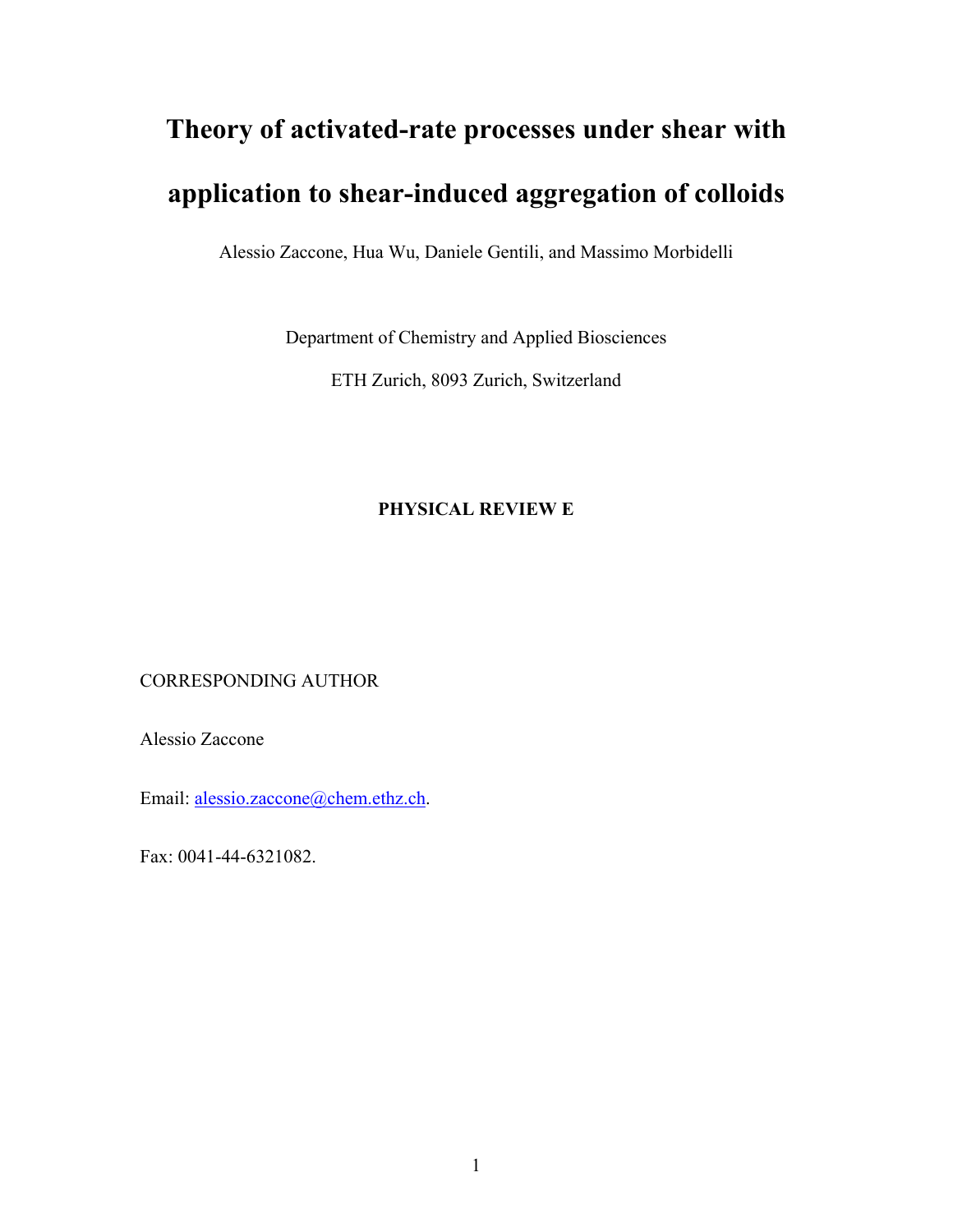# **ABSTRACT**

Using a novel approximation scheme within the convective diffusion (two-body Smoluchowski) equation framework, we unveil the shear-driven aggregation mechanism at the origin of structure-formation in sheared colloidal systems. The theory, verified against numerics and experiments, explains the induction time followed by explosive (irreversible) rise of viscosity observed in charge-stabilized colloidal and protein systems under steady shear. The Arrhenius-type equation with shear derived here, extending Kramers' theory in the presence of shear, is the first analytical result clearly showing the important role of shear-drive in activated-rate processes as they are encountered in soft condensed matter.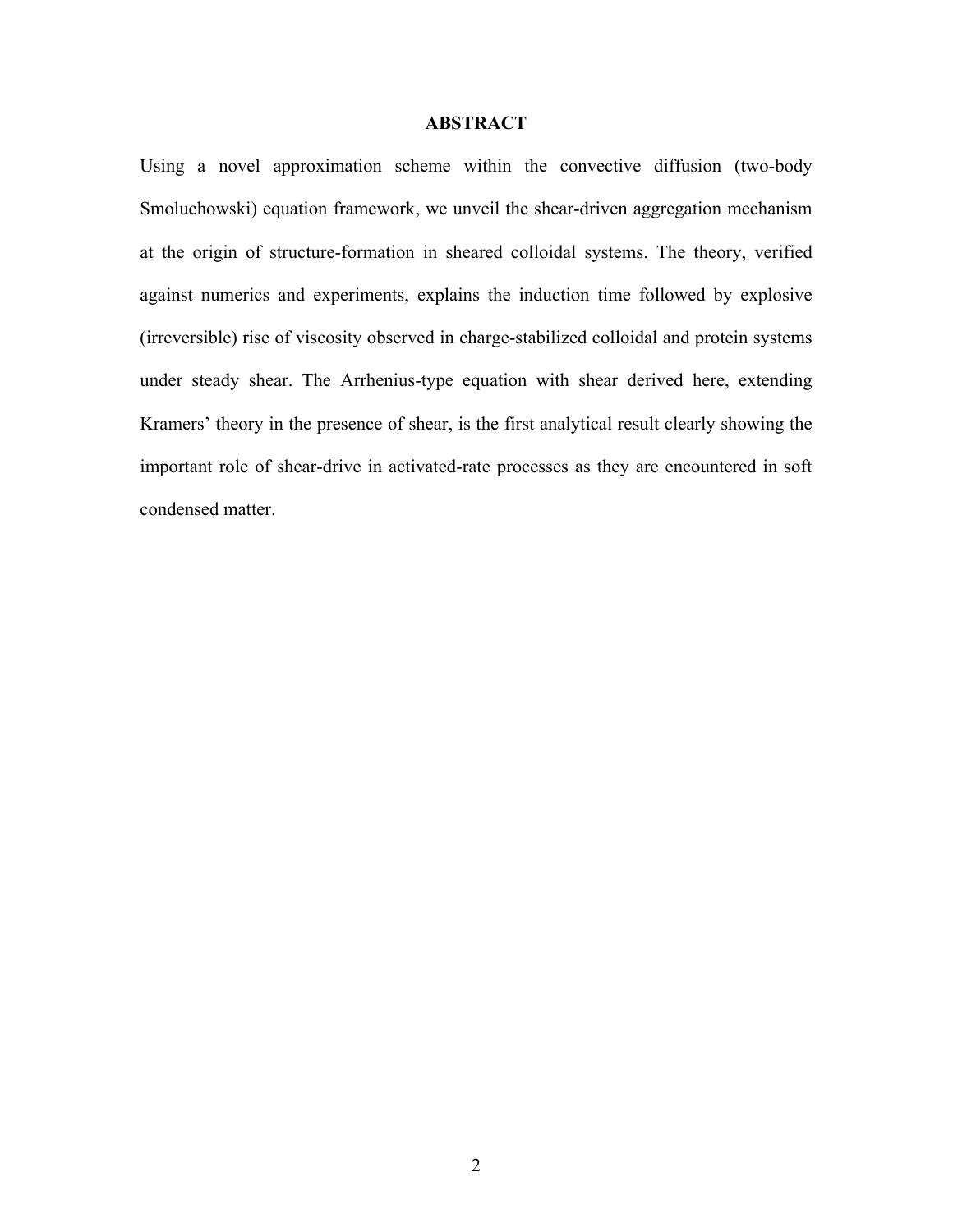# **I. INTRODUCTION**

Complex and biological fluids display intriguing rheological properties, depending on the nature and interactions of their microscopic constituents (colloidal and noncolloidal particles such as cells, biological and synthetic macromolecules, inorganic particulates, nanoparticles etc) [1]. Under steady shear, *thixotropy* (where viscosity decreases with time) and its opposite, *rheopexy* or *anti-thixotropy* (where viscosity increases with time), are ubiquitous and call for a deeper understanding of the interplay between structurebreaking and structure-building processes from which they originate [2,3]. In particular, rheopexy as due to aggregation under shear, is observed in many biological fluids such as protein solutions (e.g. the synovial fluid which lubricates mammalian freely moving joints) and blood plasmas [4,5]. Rheopexy, under certain conditions, may end into a liquid-solid (jamming) transition in time which attracts considerable attention for the fabrication of new materials with unusual properties. It has been shown, for instance, that rheopexy accompanies the formation of spider silk within the spider's spinneret, where high shear rates induce the formation of large aggregates that jam into a light material with formidable mechanical response [5,6]. Nevertheless, the current understanding is qualitative and largely built upon empirical evidence. It is not clear why, under most conditions, viscosity increases sharply after an induction period (during which it is equal to the zero-time viscosity), reminiscent of an explosive behaviour [2,5,7]. The induction period, typically observed in systems with a repulsive barrier (e.g. charge-stabilization), is highly suggestive of an activation mechanism for irreversible aggregation driven by shear, as was recently speculated in [7]. However, due to the nontrivial interplay between shear, direct (interparticle) interactions, and Brownian motion, no clear understanding of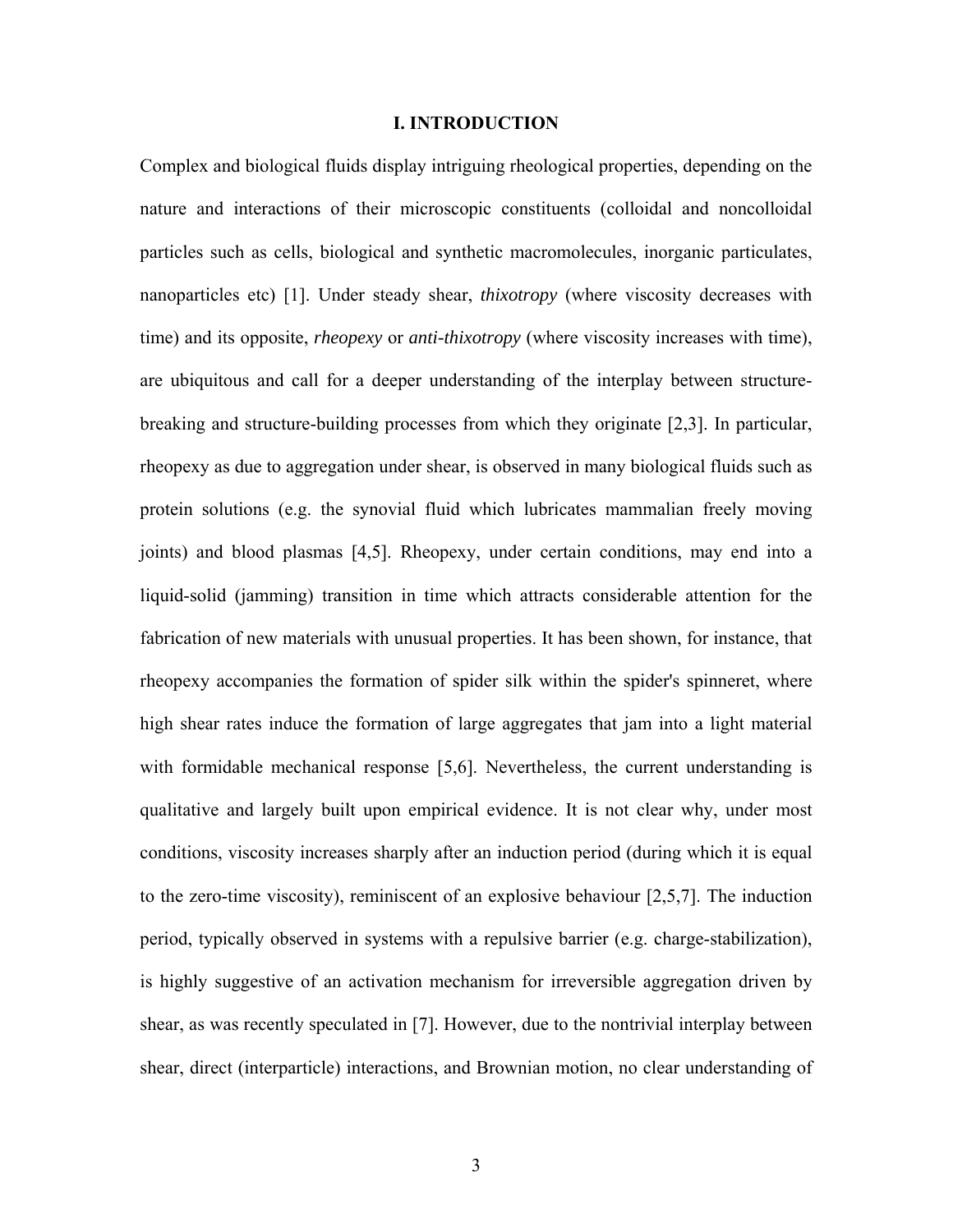such phenomena is currently at hand. We thus propose a novel theory based upon the convective diffusion equation or two-body Smoluschowski equation with shear. The results unveil the nature of shear-driven activation which triggers self-accelerating (irreversible) aggregation kinetics once that an activated (cluster) size is reached. Our theory, whose qualitative and quantitative predictions are verified against both experiments and numerics, explains the main features observed in the steady-shear rheology of interacting colloids, such as protein solutions, by means of an Arrhenius-type rate-equation accounting for shear-driven activation.

# **II. DERIVATION**

# **A. Two-body Smoluchowski equation with shear**

Let us consider a dispersion of diffusing particles interacting with a certain interaction potential. The (number-)concentration field will be called  $c(\mathbf{r})$ . The associated normalized probability density function  $g(\mathbf{r}) = \tilde{c}(\mathbf{r})$  for finding a second particle at distance **r** from a reference one is then normalized such that  $c(\mathbf{r}) = c_0 \tilde{c}(\mathbf{r})$ , where  $c_0$  is the bulk concentration. The evolution equation thus reads

$$
\frac{\partial c}{\partial t} = \text{div}(D\nabla c - \beta D\mathbf{K}c) \tag{1}
$$

where *D* is the mutual diffusion coefficient of the particles ( $D = 2D_0 \mathcal{G}(r)$ ,  $D_0$  being the diffusion coefficient of an isolated particle and  $G(r)$  the hydrodynamic function for viscous retardation),  $\beta = 1/k_B T$  is the Boltzmann factor, and **K** is the arbitrary external force. According to this equation, the associated stationary current is given by

$$
\mathbf{J} = (\beta D\mathbf{K} - D\nabla)c \tag{2}
$$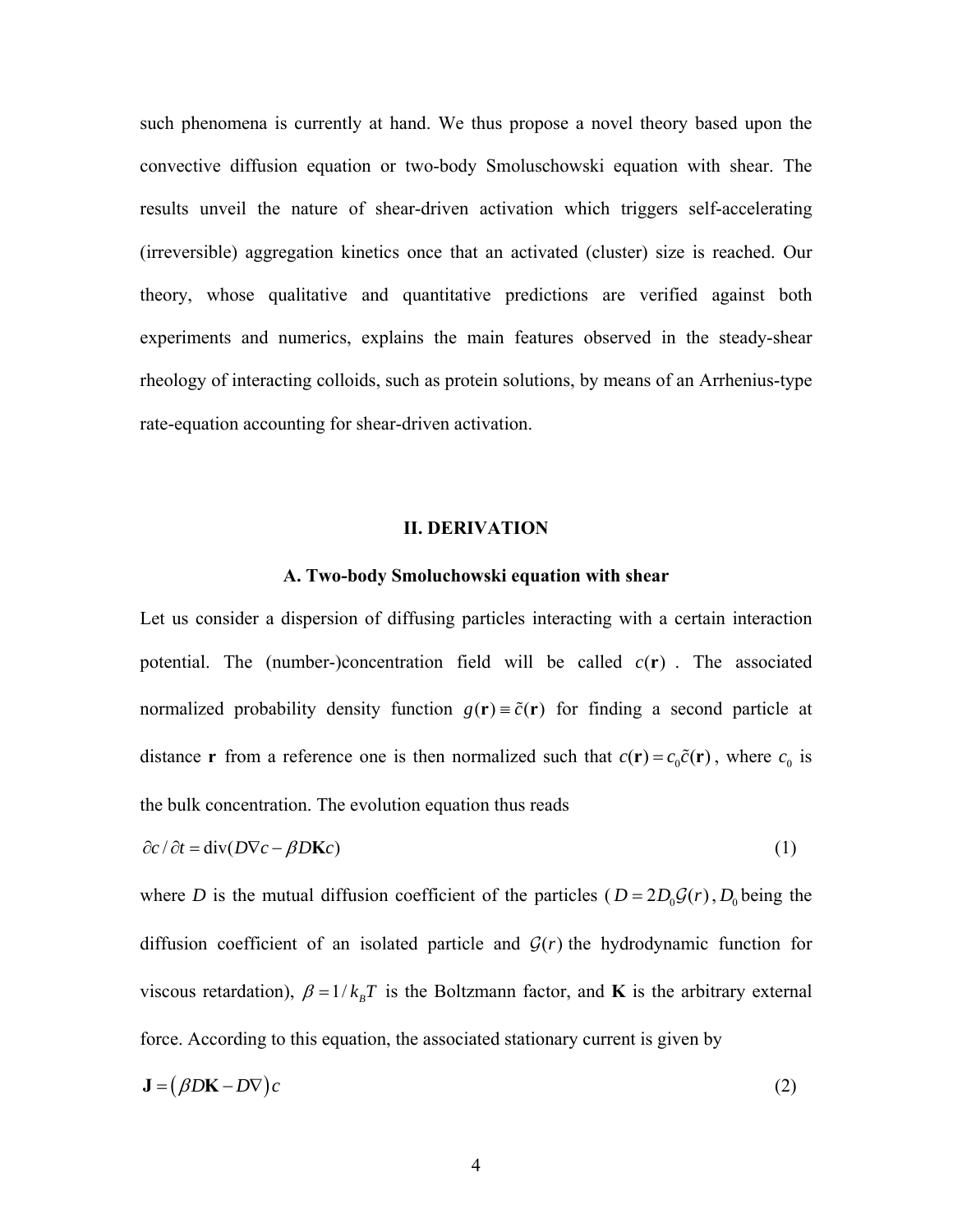Hence, when steady-state is reached,  $\partial c(\mathbf{r})/\partial t = 0$  and

$$
\operatorname{div}(\beta D\mathbf{K} - D\nabla)c = 0\tag{3}
$$

If the dispersing medium is subjected to an externally applied flow, the arbitrary external force field for our problem may be decomposed into two terms, a non-conservative one accounting for the drift caused by the flow velocity  $\mathbf{v}(\mathbf{r}) = [v_r, v_\theta, v_\varphi]$ , and the term accounting for the conservative force field due to the two-body direct interaction between particles  $-\nabla U(r)$ . Introducing the hydrodynamic drag  $b = 3\pi\mu a$ , one obtains

$$
\mathbf{K}(\mathbf{r}) = -\nabla U(r) + b\mathbf{v}(\mathbf{r}).\tag{4}
$$

where  $\mu$  is the viscosity of the solvent and *a* is the particle radius. Hence, the following two-particle Smoluchowski equation with shear can be written as

$$
\operatorname{div} \left[ \beta D \left( -\nabla U + b \mathbf{v} \right) - D \nabla \right] c = 0 \tag{5}
$$

with the associated current given by

$$
\mathbf{J} = \left[ \beta D \left( -\nabla U + b\mathbf{v} \right) - D\nabla \right] c \tag{6}
$$

We can now define the collision frequency or collision rate across a spherical surface of radius *r*, concentric with the stationary particle, as

$$
G = \oint \mathbf{J} \cdot \mathbf{n} \, dS = \oint \left[ D \nabla c + \beta D (\nabla U - b \mathbf{v}) c \right] \cdot \hat{\mathbf{n}} \, dS
$$
  
=  $4 \pi r^2 D \left[ \left( \frac{\partial \langle c \rangle}{\partial r} + \beta \frac{\partial U}{\partial r} \langle c \rangle \right) \right] + 4 \pi r^2 b \langle \mathbf{v}_r^+ c \rangle$  (7)

where  $dS = r^2 \sin \theta d\theta d\phi$  denotes the element of (spherical) collision surface, while  $\langle ... \rangle$ 

denotes the isotropic average, 2 1 0 0  $(4\pi)^{-1} \int d\varphi \int \sin\theta d\theta$ . Recall that *G*, by definition, is the

*inward* flux of particles through the spherical surface [8,9]. Therefore, integration runs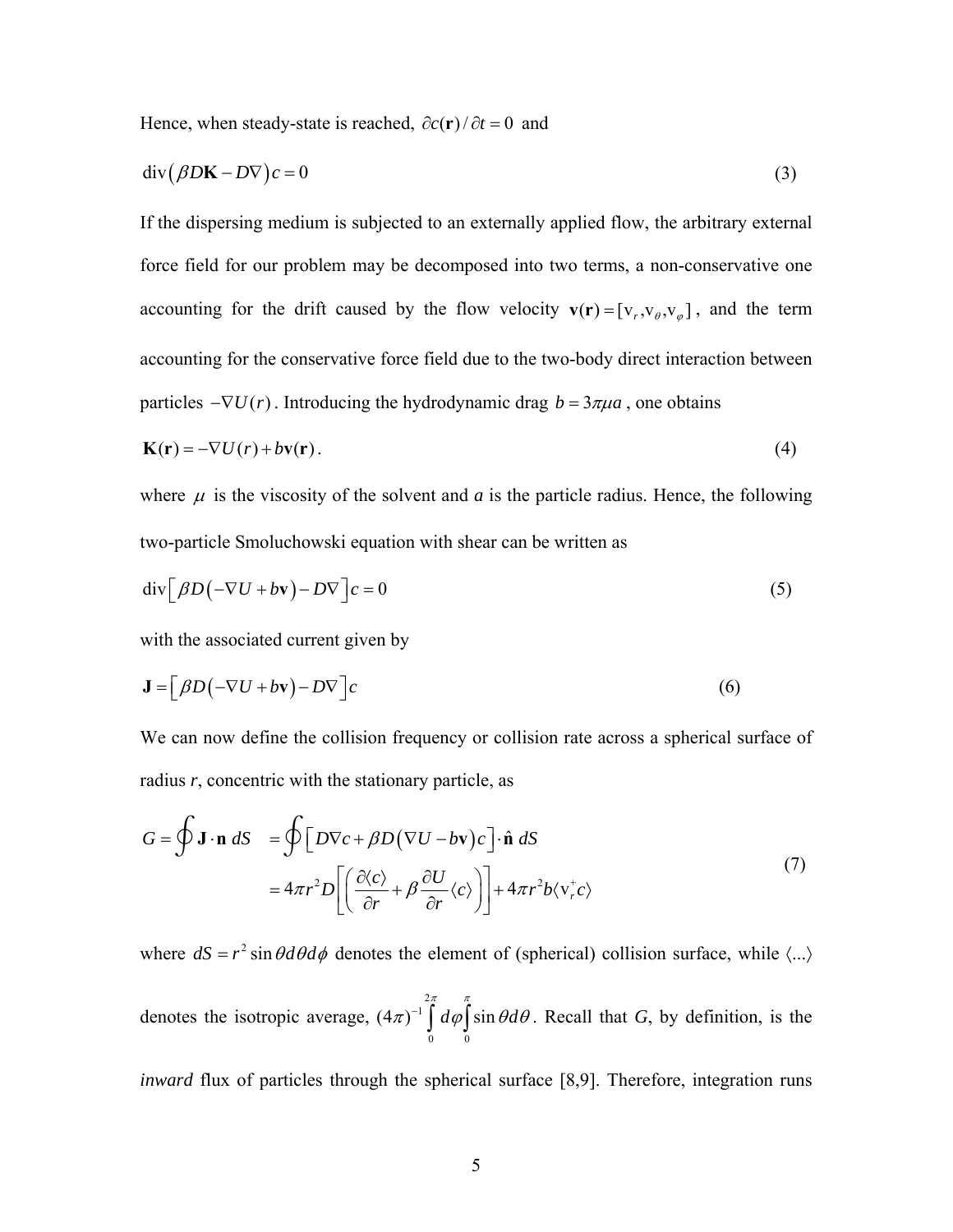exclusively over those orientations (or, equivalently, those pairs of angles  $\theta$ ,  $\varphi$ ) such that  $\mathbf{v} \cdot \hat{\mathbf{n}} = -v_r$ , which define the upstream region. Hence we will use  $v_r^{\dagger}(\mathbf{r})$  to denote the positive part of the radial component of the fluid velocity,  $v_r(r)$ . Thus

$$
\mathbf{v}_r^+(\mathbf{r}) = \max(\mathbf{v}_r(\mathbf{r}), 0) = \begin{cases} \mathbf{v}_r(\mathbf{r}) & \text{if } \mathbf{v}_r(\mathbf{r}) > 0 \\ 0 & \text{else} \end{cases}
$$
(8)

We use the approximation that the flow velocity and the concentration profile around the stationary particle are weakly correlated in space, which is expressed through

$$
\langle (\mathbf{v}_r^+(\mathbf{r}) - \langle \mathbf{v}_r^+(\mathbf{r}) \rangle)(c(\mathbf{r}) - \langle c(\mathbf{r}) \rangle) \rangle \approx 0, \qquad (9)
$$

thus leaving  $\langle v_r^*(\mathbf{r})c(\mathbf{r})\rangle \approx \langle v_r^*(\mathbf{r})\rangle\langle c(\mathbf{r})\rangle$ . This approximation is expected to do a reasonably good job as long as the Brownian motion is effective in randomizing the particle concentration, i.e. when Brownian motion is not overwhelmed by convection.

Eq. (7), under this approximation, simplifies to

$$
G = 4\pi r^2 D \left( \frac{\partial}{\partial r} + \beta \frac{\partial U}{\partial r} + b \langle v_r^+ \rangle \right) \langle c \rangle \tag{10}
$$

Clearly, the collision rate given by Eq. (10) corresponds to the collision rate that we would have if the actual flow field  $v(r)$  were replaced by an *effective* flow field for aggregation where only the radial component, given by  $\langle v_r^*(\mathbf{r})\rangle$ , is non-zero. The effective flow field will be denoted as  $\mathbf{v}_{\text{eff}}(r) = [\mathbf{v}_{r,\text{eff}}(r), 0, 0]$  with  $\mathbf{v}_{r,\text{eff}}(r) \equiv \langle \mathbf{v}_r^{\dagger}(\mathbf{r}) \rangle$ . Therefore, a system where the collision rate (hence the colloidal aggregative stability) is identical to the one of the real system may be described, under the approximation Eq. (9), by the following *effective* two-particle Smoluchowski equation for the orientationaveraged concentration field *c*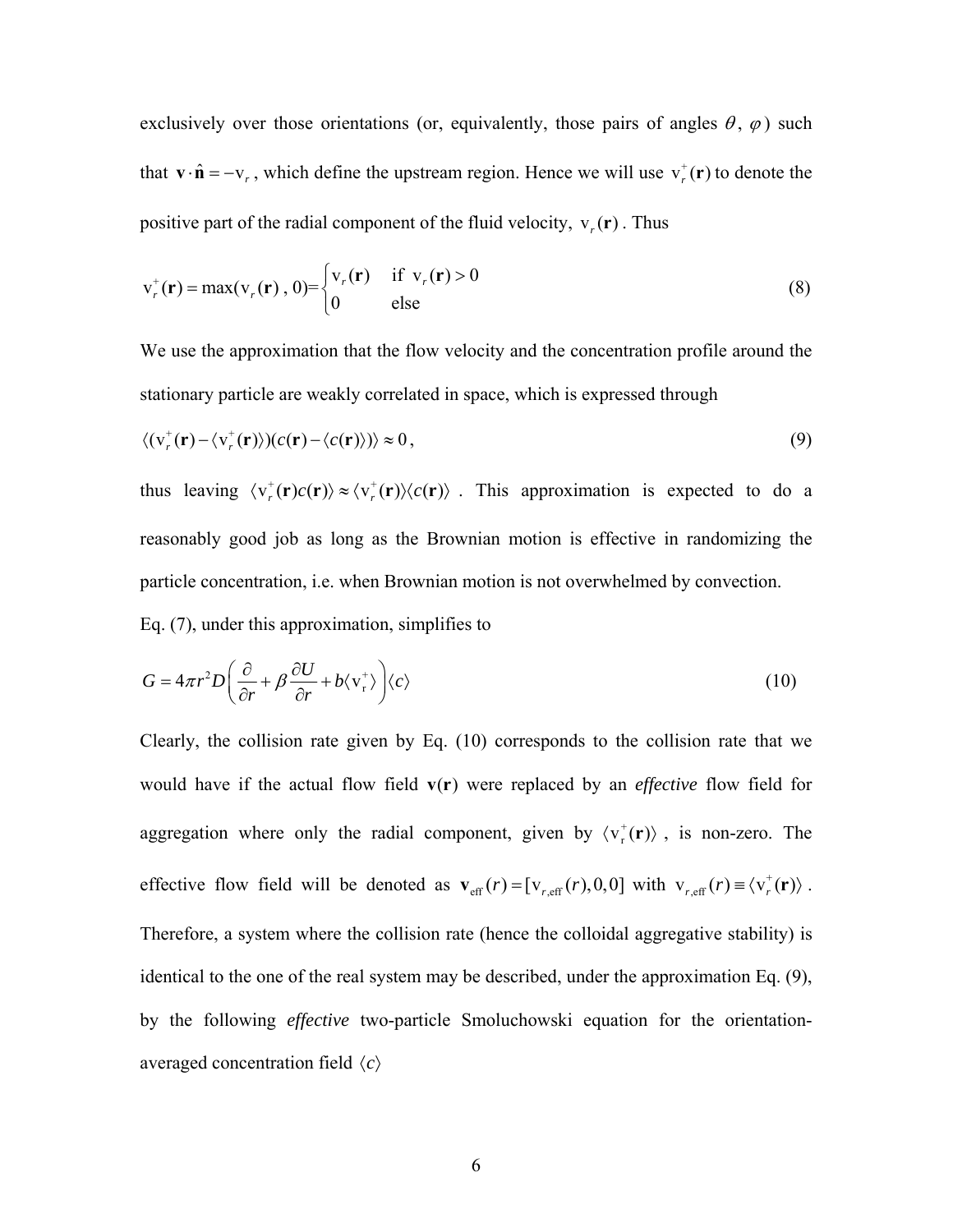$$
\operatorname{div} \left[ \beta D \left( \nabla U + b v_{r, \text{eff}} \right) + D \nabla \right] \langle c \rangle = 0 \tag{11}
$$

which, for isotropic potential, can be written as an ordinary differential equation

$$
\frac{1}{r^2}\frac{d}{dr}\left[r^2D\left(\beta\frac{dU}{dr} + bv_{r,\text{eff}}\right)\langle c\rangle + Dr^2\frac{d\langle c\rangle}{dr}\right] = 0\tag{12}
$$

**B. The far-field boundary condition with linear flow fields: boundary-layer analysis** The boundary conditions for the irreversible aggregation problem are as follows. First, the reaction kinetics by which the particle irreversibly sticks to the reference one is taken to be infinitely fast at  $r = 2a$ , which corresponds to the familiar absorbing boundary condition  $\langle c \rangle = 0$  at  $r = 2a$  [8]. Second, the bulk concentration ( $c/c_0 = 1$ ) must be recovered at a certain distance from the reference particle. This condition is often implemented at large distance, namely at  $r \rightarrow \infty$ , which is always possible for velocity fields which decay to zero at infinity. Classic examples are the problems of convective diffusion of a solute to a free-falling particle or convective diffusion to a rotating disk (cfr. Levich [8], Ch. 2). However, it is well known that in the case of *linear* velocity fields, application of the second (far field) boundary condition,  $c/c_0 = 1$  at  $r \rightarrow \infty$ , is more complicated, due to a singularity at the domain boundary induced by  $\mathbf{v} = \mathbf{\Gamma} \cdot \mathbf{r}$ , where **Γ** is the velocity gradient tensor. In this case, the Smoluchowski equation becomes

$$
\operatorname{div}\left[\left(-\beta D \frac{\partial U}{\partial r} + \mathbf{\Gamma} \cdot \mathbf{r}\right) - D \nabla\right] c = 0\tag{13}
$$

As first diagnosed by Dhont [10] who used Eq. (13) to study the structural distortion of sheared non-aggregating suspensions [11], the  $\Gamma \cdot r$  term, being linear in r, overwhelms the other terms at sufficiently large separations, even for very small shear rates. It was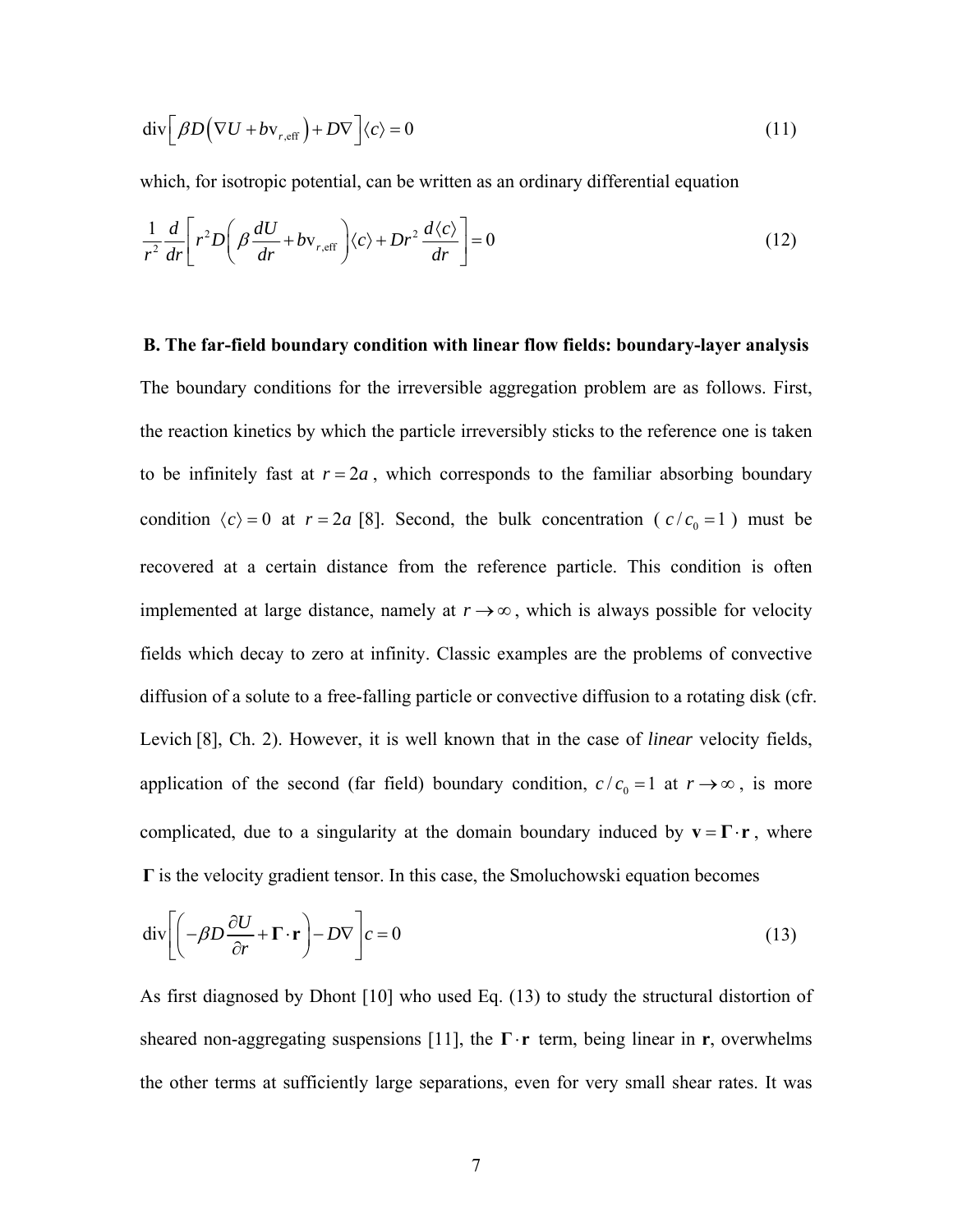shown that in the case of hard spheres the extent of separation  $\delta$  where this occurs decreases with the Peclet number as  $\delta/a \sim Pe^{-1/2}$  [10]. In other terms,  $\delta$  defines a boundary-layer width beyond which convection represents by far the controlling phenomenon [8,10]. To overcome the difficulty of having a singular term at the domain boundary which makes it impossible to enforce the far-field boundary-condition, specific considerations are required. For example, when the final goal is to determine the structure factor of a suspension, it is convenient to Fourier-transform the radial domain or equivalently to move to a reciprocal domain  $q = 2/r$  (see e.g. [12]). Alternatively, within numerical studies in real space, the far-field boundary condition is usually applied at finite separations, after self-consistently identifying the location beyond which the concentration profile flattens out as a consequence of convection becoming predominant [13,14].

At this point, it is useful to consider the boundary-layer structure of the Smoluchowski equation and of the formally identical convective diffusion equation. In fact, as is well known within the theory of convective diffusion [8], due to the boundary-layer behaviour of Eq. (13), the convective flux dominates at sufficiently large interparticle separations (which has been verified numerically in [13]) since the other terms in the bracket in Eq. (13) become negligible in comparison with **Γr** . That region of space is thus described by

$$
\operatorname{div}(\mathbf{v}c) = 0\tag{14}
$$

which admits the solution  $c = const$  [8]. For colloidal particles in a linear flow field, Eq. (14) has been solved under account of hydrodynamic interactions by Batchelor and Green [15] who derived the following solution in terms of the pair-correlation function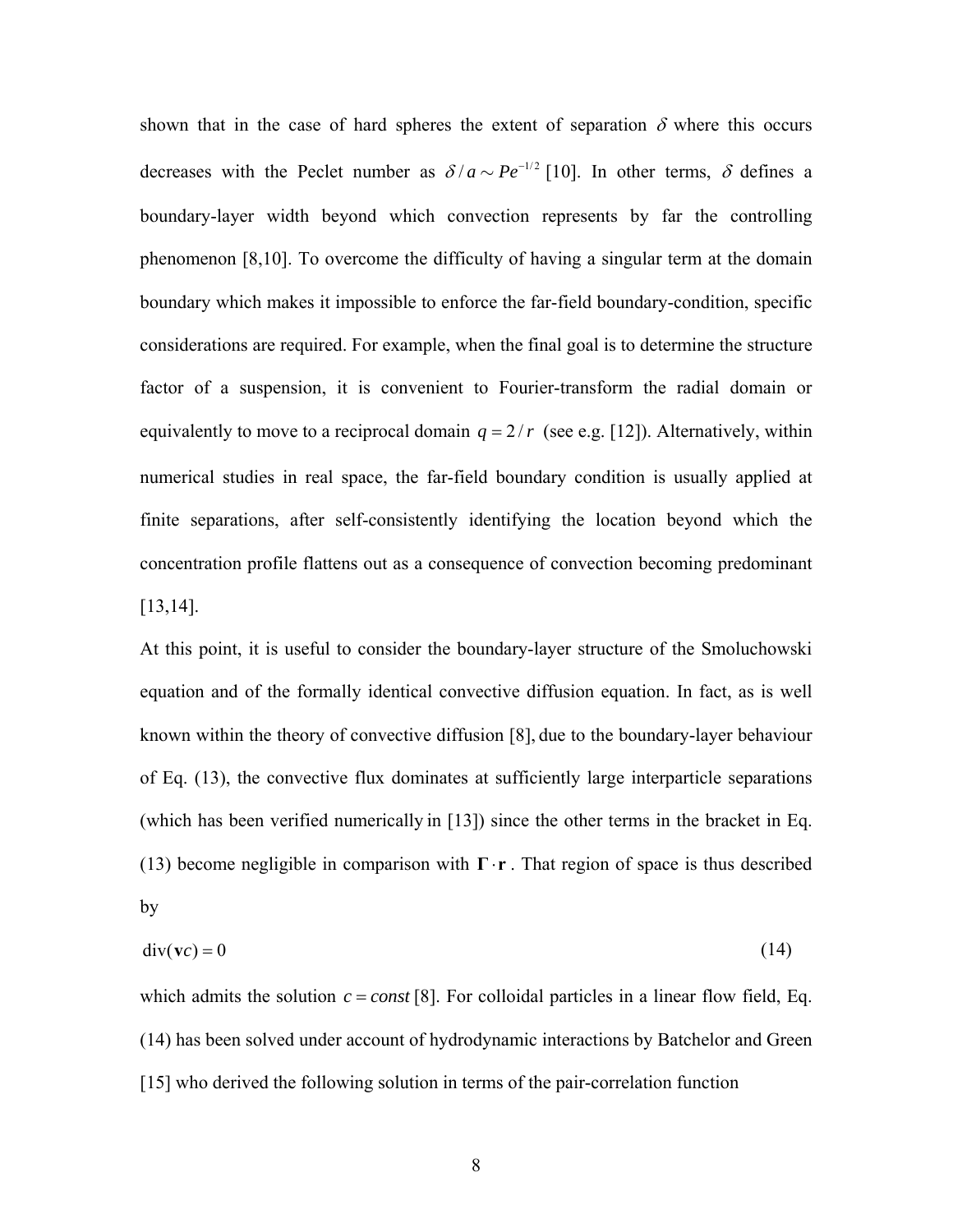$$
g(r) = \frac{1}{1 - A} \exp\int_{r}^{\infty} dr \frac{3(B - A)}{r(1 - A)}
$$
(15)

where the hydrodynamic functions  $A(r)$  and  $B(r)$  describe the nonlinear disturbance to the relative velocity due to the particle motion. Beyond a few particle radii distance both  $A(r)$  and  $B(r)$  decay to zero, and we have  $g(r) = 1$  thus implying  $c = const = c_0$ . Hence, the mere effect of *convection* in a linear flow-field, in the absence of any perturbation (as could arise from diffusive motion or hydrodynamic interactions) is to *flatten out* the concentration profile. Therefore, if it is true that *convection* prevails at separations larger than the boundary-layer width, it must follow that assuming homogeneity,  $c = const = c_0$ , at separations larger than the boundary-layer is justified. In this work we thus propose using  $r = \delta + 2a$  (instead of  $r \to \infty$ ) in the far-field boundary condition. In the language of matched asymptotic expansions, this corresponds to exactly determining the solution within the boundary-layer and matching it to the leading order in  $Pe^{-1}$  expansion in the outer layer. (Note however that the problem of Eq. (13) in real space is substantially more complicated than standard singularly perturbed equations due to the aforementioned singular behaviour of  $\Gamma \cdot r$  at the domain boundary, in addition to the standard singular behaviour for large values of the Peclet number, as first noted by Dhont [10].) Hence, the collision kinetics being uniquely determined by the inner solution, the only approximation involved is on the location of the far-field boundarycondition, which we estimate in the following as a function of Peclet number and interaction parameters. The good accuracy of the estimate is subsequently verified by quantitative comparison with numerics.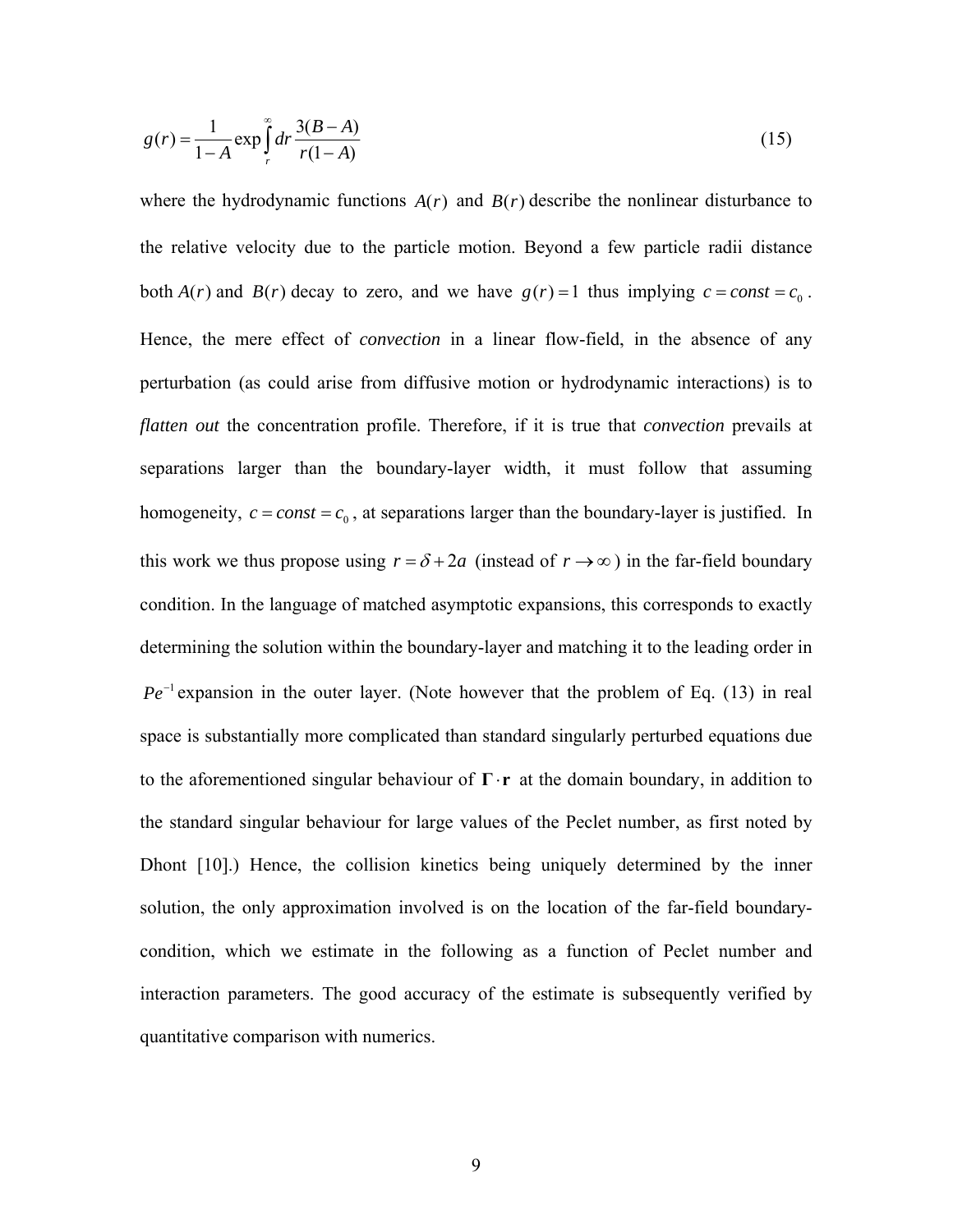The width of the boundary-layer  $\delta$  where the major change in the concentration profile occurs, and within which diffusion, convection and direct interactions are all important, can be uniquely determined from dimensional considerations. The governing parameters upon which  $\delta$  depends are:  $\lambda$ ,  $a$ ,  $\dot{\gamma}$  and  $D_0$ , where  $\lambda$  denotes the range of interaction. Thus the dimensionless boundary-layer width  $\delta/a$  is expressible as a dimensionless combination of the governing parameters (Rayleigh)

$$
\delta/a \sim \lambda^l a^m \dot{\gamma}^n D_0^p \tag{16}
$$

From the boundary-layer behaviour of the Smoluchowski equation for hard spheres, it is known that  $\delta/a \sim Pe^{-1/2}$  [10], which identifies  $n = -1/2$  and  $p = 1/2$ . Hence considering that  $[\lambda] = [a] = L$  and  $[\dot{\gamma}]^{-1/2} [D_0]^{1/2} = L$ , it obviously follows

$$
l+m+1=0\tag{17}
$$

Application of the  $\Pi$ -theorem of dimensional analysis prescribes that  $\delta/a$  has to be expressed in terms of two independent dimensionless groups,  $\lambda/a$  and  $\dot{\gamma}a^2/D_0$ , as  $\delta = a\Phi(\lambda/a, \dot{\gamma}a^2/D_0)$ , because *a* and  $\dot{\gamma}$  are parameters with independent dimension [16]. This fixes the *m* value:

$$
m = -3/2 \tag{18}
$$

It is therefore concluded that the dimensionless boundary-layer width  $\delta/a$  is approximately given by

$$
\delta/a \sim \sqrt{(\lambda/a)/Pe} \ . \tag{19}
$$

When Eq. (19) is compared to the case of hard spheres,  $\delta/a \sim Pe^{-1/2}$ , the effect of the colloidal interactions on the boundary-layer width enters through the interaction range  $\lambda$ ,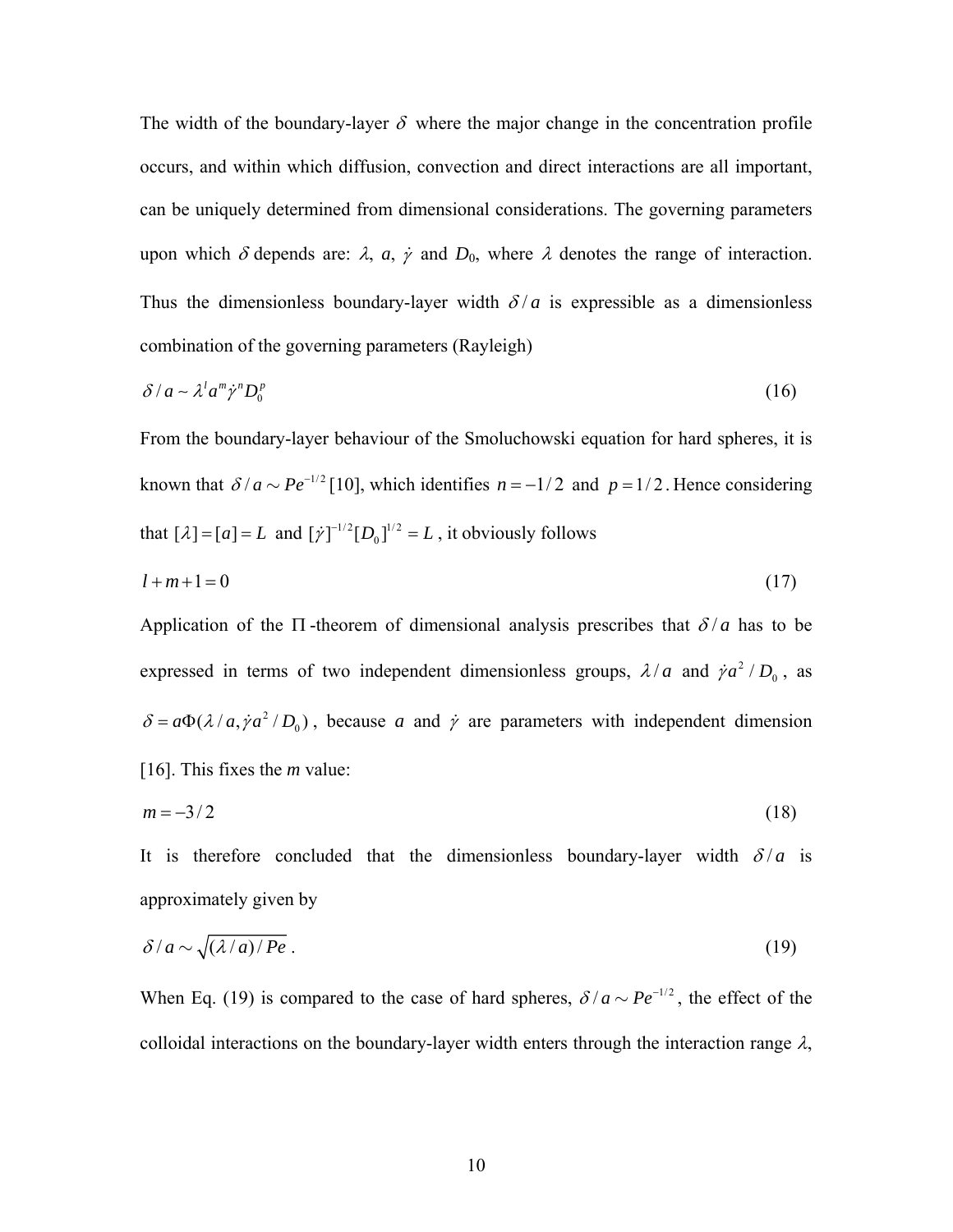which for the screened-Coulomb repulsion is given by  $\lambda = \kappa^{-1}$ , where  $\kappa^{-1}$  is the Debye length.

# **C. Approximate solution for the aggregation rate**

Based on the above boundary value problem analysis, let us rewrite the effective twobody Smoluchowki equation in shear, Eq. (12), in dimensionless form [17]

$$
0 = \frac{1}{Pe} \frac{1}{(x+2)^2} \frac{d}{dx} (x+2)^2 \frac{dC}{dx} + \frac{1}{Pe} \frac{1}{(x+2)^2} \frac{d}{dx} \left[ (x+2)^2 \frac{d\widetilde{U}(x)}{dx} C \right] + \frac{1}{(x+2)^2} \frac{d}{dx} \left[ (x+2)^2 \widetilde{v}_{r, \text{eff}} C \right]
$$
(20)

with the boundary conditions

$$
C = 0 \quad \text{at} \quad x = 0
$$
  
\n
$$
C = 1 \quad \text{at} \quad x = \delta / a
$$
\n(21)

where, for simplicity of notation, we have set  $\langle \tilde{c}(\mathbf{r}) \rangle = C(x)$ , since the latter is a function only of the dimensionless separation  $x = (r/a) - 2$ . The tilde indicates nondimensionalized quantities. The Peclet number is given by  $Pe = \dot{\gamma}a^2/D = 3\pi\mu\dot{\gamma}a^3/k_B T$ . Eq. (20) is formally identical to a stationary one-dimensional Fokker-Planck equation in spherical geometry with time independent drift and diffusion coefficients [18]. The concentration profile in dimensional form after application of the second boundary condition to Eq. (20) reads

$$
\langle c \rangle = \left\{ \exp \int_{\delta/a}^{x} dx \left( -\beta dU / dx - Pe \tilde{v}_{r,eff} \right) \right\} \times \left\{ c_0 + \frac{G}{8\pi a D_0} \int_{\delta/a}^{x} \frac{dx}{\mathcal{G}(x)(x+2)^2} \exp \int_{\delta/a}^{x} dx (\beta dU / dx + Pe \tilde{v}_{r,eff}) \right\}
$$
(22)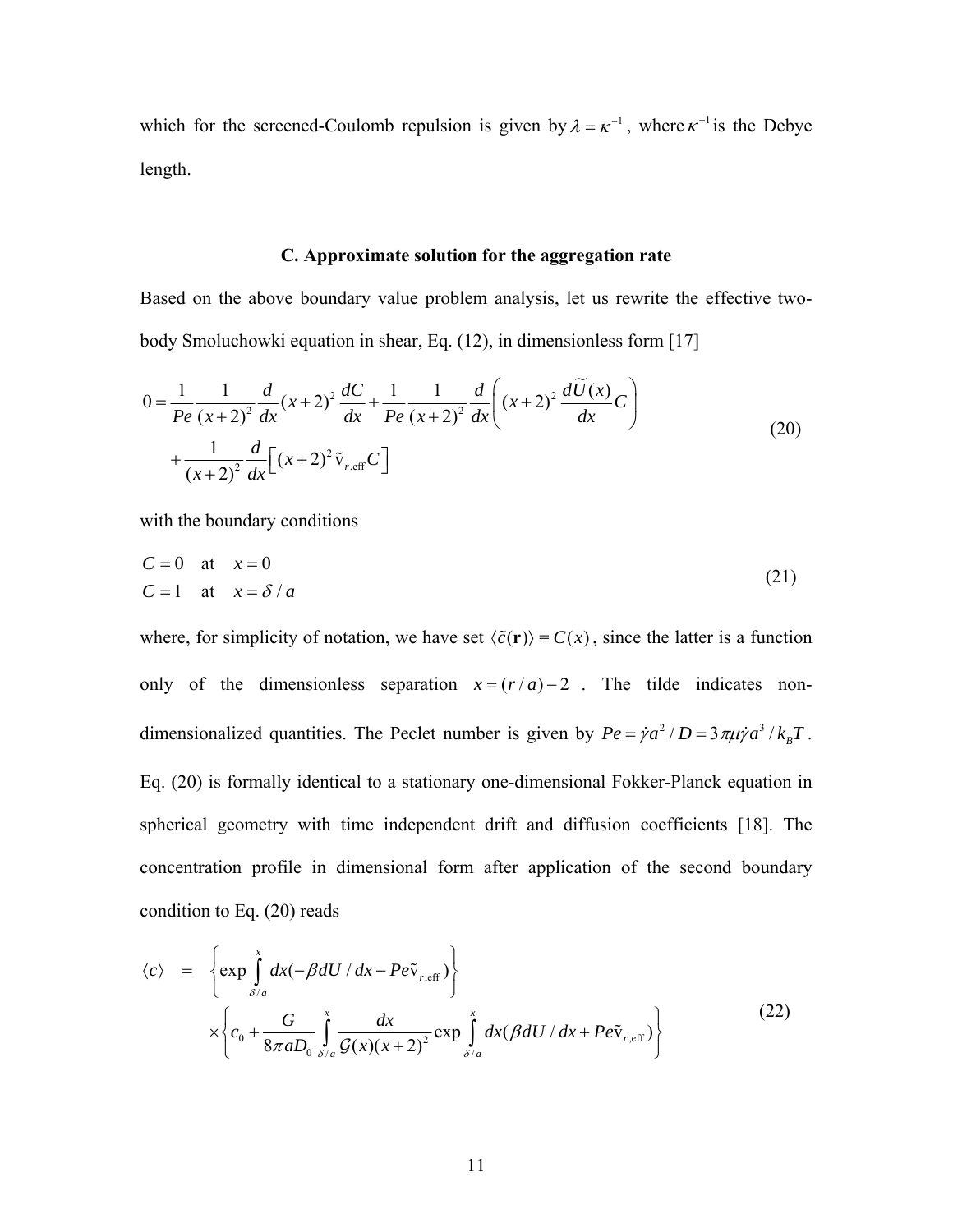The flux *G* is determined from the absorbing boundary condition at contact as

$$
G = \frac{8\pi D_0 a c_0}{2\int_0^x \frac{dx}{\mathcal{G}(x)(x+2)^2} \exp\int_{\delta/a}^x dx (\beta dU/dx + Pe\tilde{v}_{r,\text{eff}})}
$$
(23)

Using  $\delta/a = \sqrt{(\lambda/a)/Pe}$ , Eq. (23) can be integrated with standard numericals and can find direct application to systems under shear and straining flows, provided that an appropriate form of the velocity field is given. Note that the effect of hydrodynamic viscous dissipation is accounted for through the function  $G(x)$ . For an axisymmetric extensional flow, the radial component of the velocity field is given by [13,15]

$$
v_r = \frac{1}{2} \dot{\gamma} a(x+2) \left[ 1 - A_E(x) \right] \left( 3 \cos^2 \theta - 1 \right)
$$
 (24)

where  $A_E(x)$  is the corresponding function accounting for the effect of hydrodynamic retardation. Based on how the rescaled effective velocity has been defined, we thus obtain

$$
\tilde{\mathbf{v}}_{r,\text{eff}}(x) \equiv \langle \tilde{\mathbf{v}}_r^+(\mathbf{r}) \rangle = -\left(1/3\sqrt{3}\right)(x+2)\left[1-A_E(x)\right] \tag{25}
$$

Similarly, in the case of pure laminar shear we have

$$
\tilde{\mathbf{v}}_{r,\text{eff}}(x) \equiv \langle \tilde{\mathbf{v}}_r^+(\mathbf{r}) \rangle = -\left(1/3\pi\right)\left(x+2\right)\left[1-A_s(x)\right] \tag{26}
$$

where  $A_{S}(x)$  is the hydrodynamic retardation function for simple shear. Hence, within this formulation it has been possible to account for hydrodynamic interactions (in the twobody limit) resulting from viscous dissipation, through  $G(x)$ , and from hydrodynamic disturbance (retardation) induced by the second particle, through *A*(*x*).

# **D. Irreversible aggregation kinetics and colloidal stability with shear**

Since we have retained all terms in the governing equation (and built the solution exactly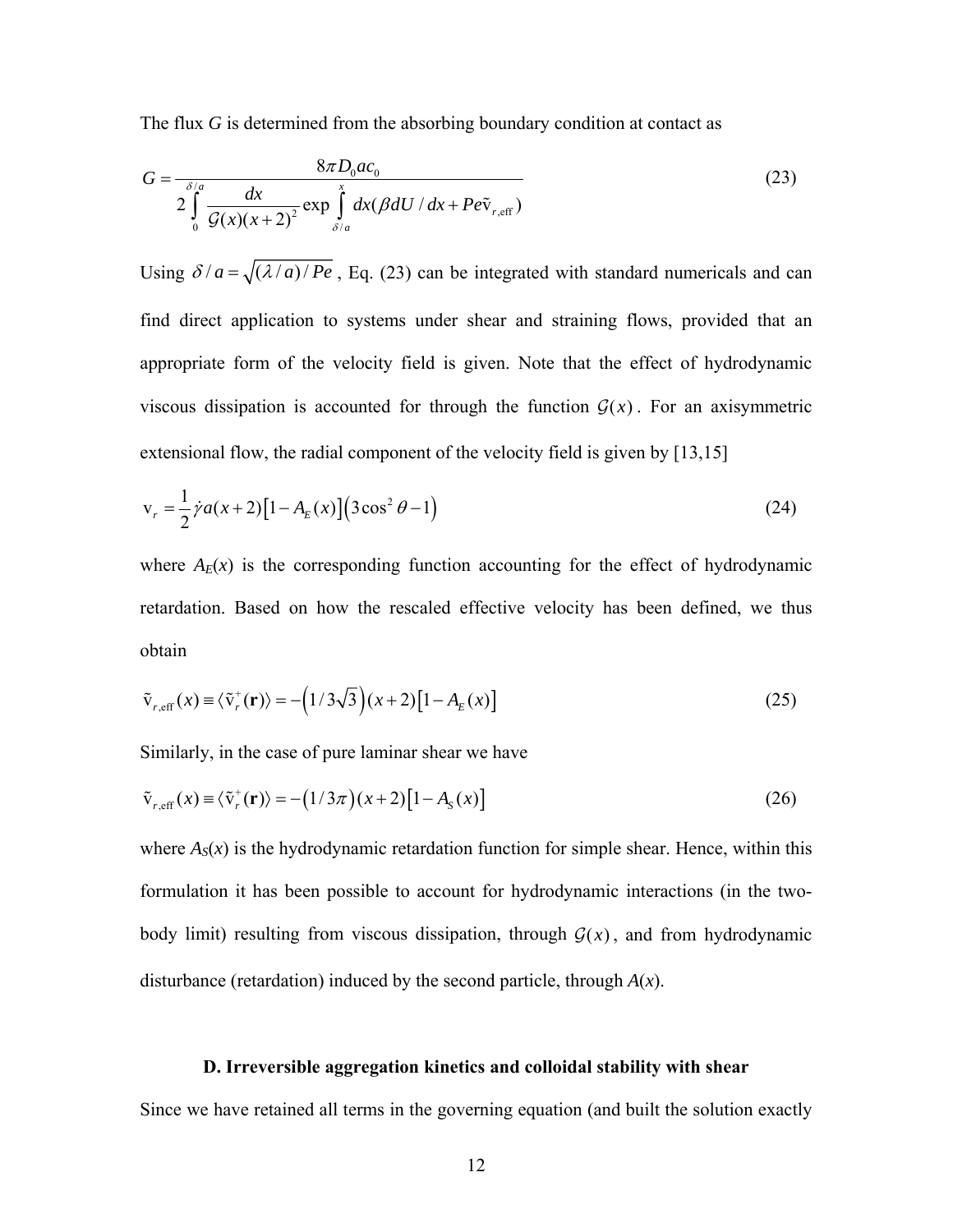in the inner layer), Eq. (23) is valid for arbitrary thickness of the boundary layer  $\delta$ . In particular we observe that in the limit  $Pe \rightarrow 0$ , Eq. (23) reduces to the well-known Fuchs' formula for the aggregation rate constant (collision rate) in the presence of direct interaction forces but in the absence of flow, which reads [9]

$$
G = \frac{8\pi D_0 a c_0}{2 \int_0^\infty dx \frac{e^{\beta U(x)}}{\mathcal{G}(x)(x+2)^2}}
$$
(27)

Comparing Eqs. (23) and (27) leads to the definition of a generalized stability coefficient which is valid for arbitrary *Pe* numbers and interaction potentials

$$
W_G = 2 \int_0^{\sqrt{(\lambda/a)/Pe}} \frac{dx}{\mathcal{G}(x)(x+2)^2} \exp \int_{\sqrt{(\lambda/a)/Pe}}^x dx (\beta dU / dx + Pe\tilde{v}_{r,\text{eff}})
$$
(28)

This, at *Pe*=0, reduces to the stagnant colloidal stability coefficient first derived by N. A. Fuchs in 1934 (cfr. [9]):

$$
W = 2\int_{0}^{\infty} dx \frac{e^{\beta U(x)}}{\mathcal{G}(x)(x+2)^2}
$$
 (29)

Thus, the combined effect of fluid motion (convection) and direct interactions can either diminish or augment the coagulation rate with respect to the case of non-interacting Brownian particles in a stagnant fluid by a factor equal to  $W_c$ .

# **E. Initial kinetics of irreversible aggregation**

In deriving Eq. (23) for the collision rate against a stationary particle we did not account for the diffusive motion of the latter. Accounting for that leads to a factor two times the macroscopic number concentration of particles in the system, *c* . Hence, the kinetic equation for the rate of change of the concentration of particles reads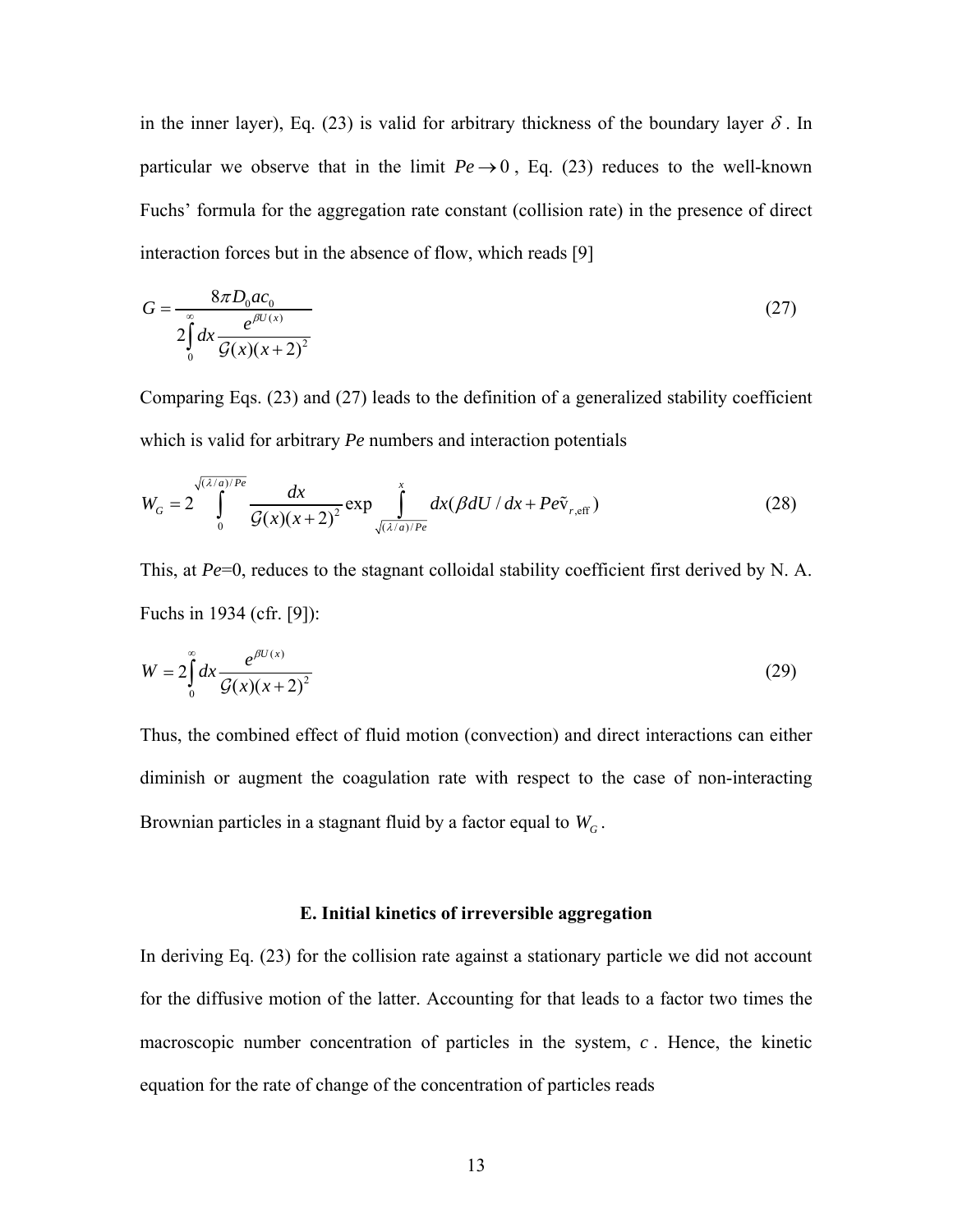$$
\frac{dc}{dt} = -\frac{16\pi D_0 a}{W_G}c^2\tag{30}
$$

where  $W_G$  is the generalized stability coefficient given by Eq. (28). Integrating Eq. (30) yields the law of variation with time of the particle concentration

$$
c(t) = \frac{c_0}{1 + t/t_c} \tag{31}
$$

where

$$
t_c = (16\pi D_0 a c_0 / W_G)^{-1}
$$
\n(32)

is the characteristic time of aggregation. Its reciprocal value defines the kinetic constant for the aggregation of primary particles

$$
k_{1,1} = 16\pi D_0 a c_0 / W_G \tag{33}
$$

Since  $W_G$ , which is given by Eq. (28), brings about a complex dependence upon the particle size when  $Pe > 0$ , it can be anticipated that the evolution of the aggregation process will substantially differ from the purely Brownian case in a stagnant medium, with important consequences for the dynamics of new-phase formation in sheared colloids.

#### **F. Comparison with numerical results from the literature**

Let us compare the theoretical predictions from Eq. (23) with numerical results where the full convective diffusion equation, Eq. (3), was solved numerically, by means of a finite difference method. The colloidal system is composed of colloidal particles with  $a = 100$  nm, with interactions via standard DLVO potential, and convection is induced by laminar axysimmetric extensional flow [13]. The numerically obtained values of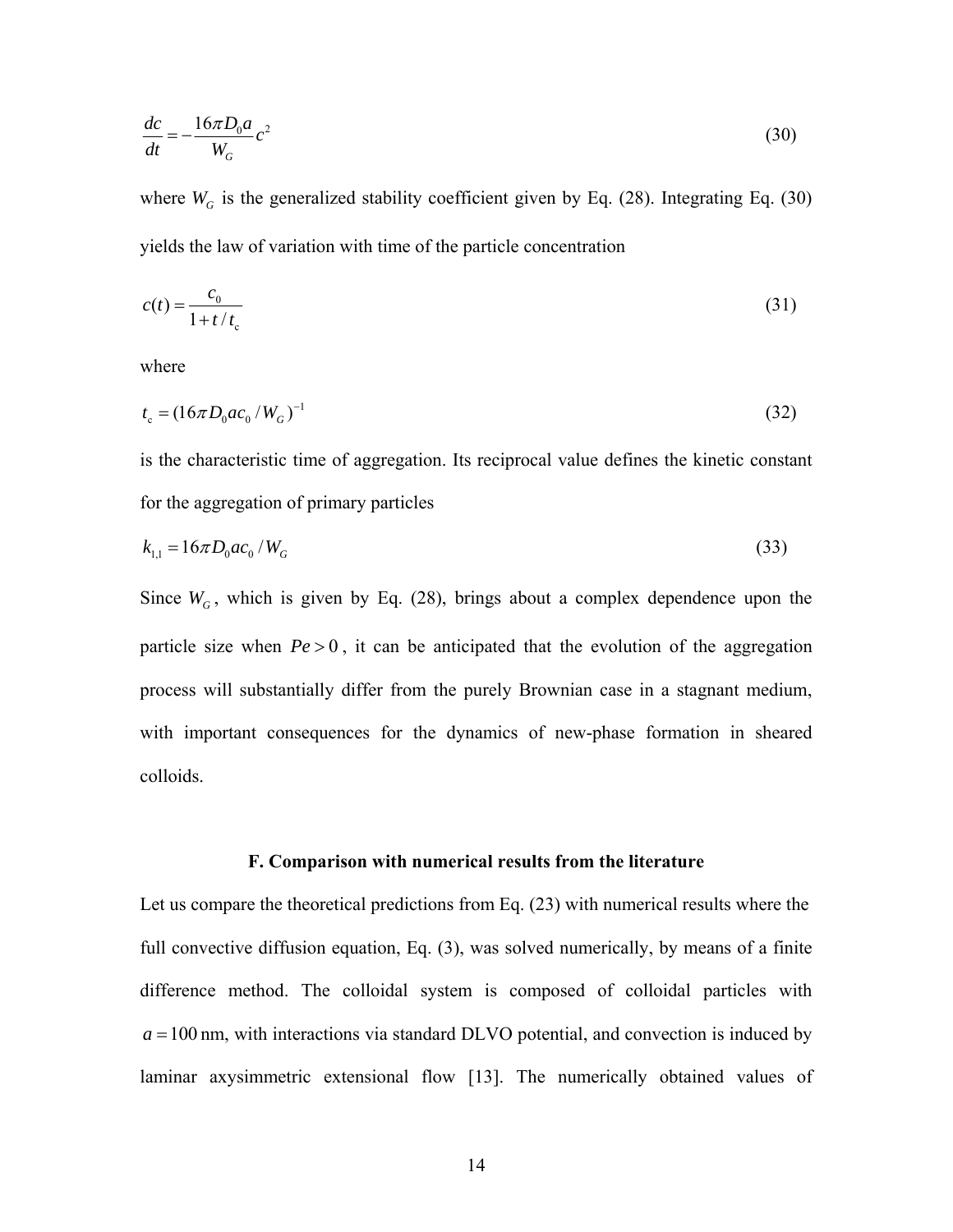$c(\mathbf{r})$  were then used to determine the aggregation rate constant from numerical evaluation of

$$
G = \oint \mathbf{J} \cdot \hat{\mathbf{n}} \, dS = \oint \left[ D \nabla c + \beta D (\nabla U - b \mathbf{v}) c \right] \cdot \hat{\mathbf{n}} \, dS \tag{34}
$$

where the collision surface is taken as the spherical surface of radius 2*a*.

The comparison is shown in Fig. (2) for three different values of ionic strength and a fixed surface potential equal to -14.7 mV. The direct potential *U* for the same conditions of the numerical simulations, as well as the hydrodynamic functions  $A(x)$  and  $G(x)$ , have been consistently calculated according to [13]. As shown in the figure, the theory is able to quantitatively reproduce the numerical data for all conditions. In particular, it is seen that the inflection point which marks the transition from a purely-Brownian like regime at  $Pe < 1$  to a shear-dominated regime at  $Pe > 10$  is very well captured by the theory. Some underestimation arises in the regime of high Peclet numbers  $Pe > 50$ , which tends to become more important upon further increasing *Pe*. Such underestimation is related to the approximation  $\langle (v_r^*(\mathbf{r}) - \langle v_r^*(\mathbf{r}) \rangle)(c(\mathbf{r}) - \langle c(\mathbf{r}) \rangle) \rangle \approx 0$  made in the derivation of Eq. (23). Clearly, the spatial correlation between the flow velocity and the concentration field around the stationary particle would become non-negligible at high Peclet numbers. In this regime, in fact, the randomizing effect of Brownian motion is progressively lost, whereas the angular regions (relative orientations between particles) where the flow velocity is higherand inwardly-directed tend to coincide with the regions where the probability of finding incoming particles is higher.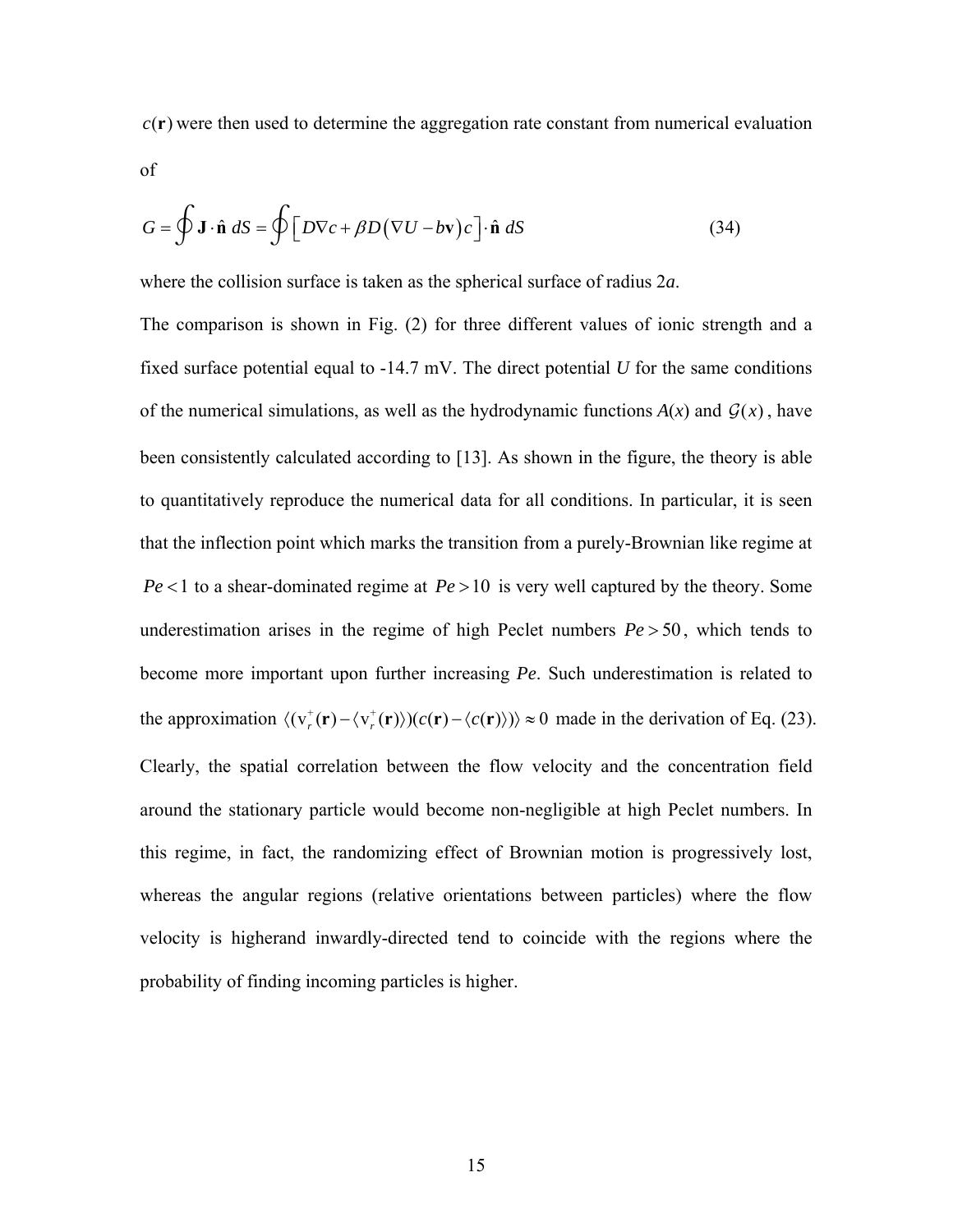# **G. Potential barrier crossing as an activated-rate process enhanced by shear**

Let us consider the case of a high potential barrier in the interaction between particles (as in the case of charge-stabilized colloids at low ionic strength, as predicted by DLVO theory). Further, we will neglect the effect of the hydrodynamic retardation on the velocity field.,  $A(x) = 0$  in Eqs. (25)-(26), so that the effective velocity reads  $\tilde{v}_{r, \text{eff}} = -\alpha(x+2)$ , where  $\alpha$  is a numerical coefficient which depends upon the type of flow (e.g.  $\alpha = 1/3\pi$  for simple shear). Then, the integrand in the second integral in the denominator of Eq. (23) reduces to

$$
\int_{\sqrt{(\lambda/a)/Pe}}^x dx (\beta dU / dx + Pe\tilde{v}_{r,eff}) \approx \beta U - \beta U\big|_{x = \sqrt{(\lambda/a)/Pe}} - \frac{\alpha}{2} Pe(x+2)^2 + \frac{\alpha}{2}\lambda
$$
\n(35)

When *Pe* is not too high,  $U|_{x=\sqrt{(\lambda/a)/P_e}} \approx 0$ . Thus the denominator on the r.h.s. of Eq. (23)

becomes

$$
2\int_{0}^{\sqrt{(\lambda/a)/Pe}} \frac{dx}{\mathcal{G}(x+2)^2} \exp \int_{\sqrt{(\lambda/a)/Pe}}^{x} dx (\beta dU / dx + Pe\tilde{v}_{r,eff})
$$
  

$$
\approx 2e^{\alpha\lambda/2-\beta U|_{x=\sqrt{\lambda/Pe}}} \int_{0}^{x} \frac{dx}{\mathcal{G}(x+2)^2} \exp [\beta U - \alpha Pe(x+2)^2 / 2]
$$
(36)

Since *U* goes through an interaction-potential maximum (barrier) in  $x \in [0, \sqrt{(\lambda/a) / Pe}]$ , so does the function  $\beta U - \alpha Pe(x+2)^2/2$ . The argument of the exponential can thus be expanded near the maximum up to second order

$$
\beta U - \alpha Pe(x+2)^2 / 2 \approx \beta U_m - \alpha Pe(x_m+2)^2 / 2 + (U_m'' - \alpha Pe)(x-x_m)^2 \tag{37}
$$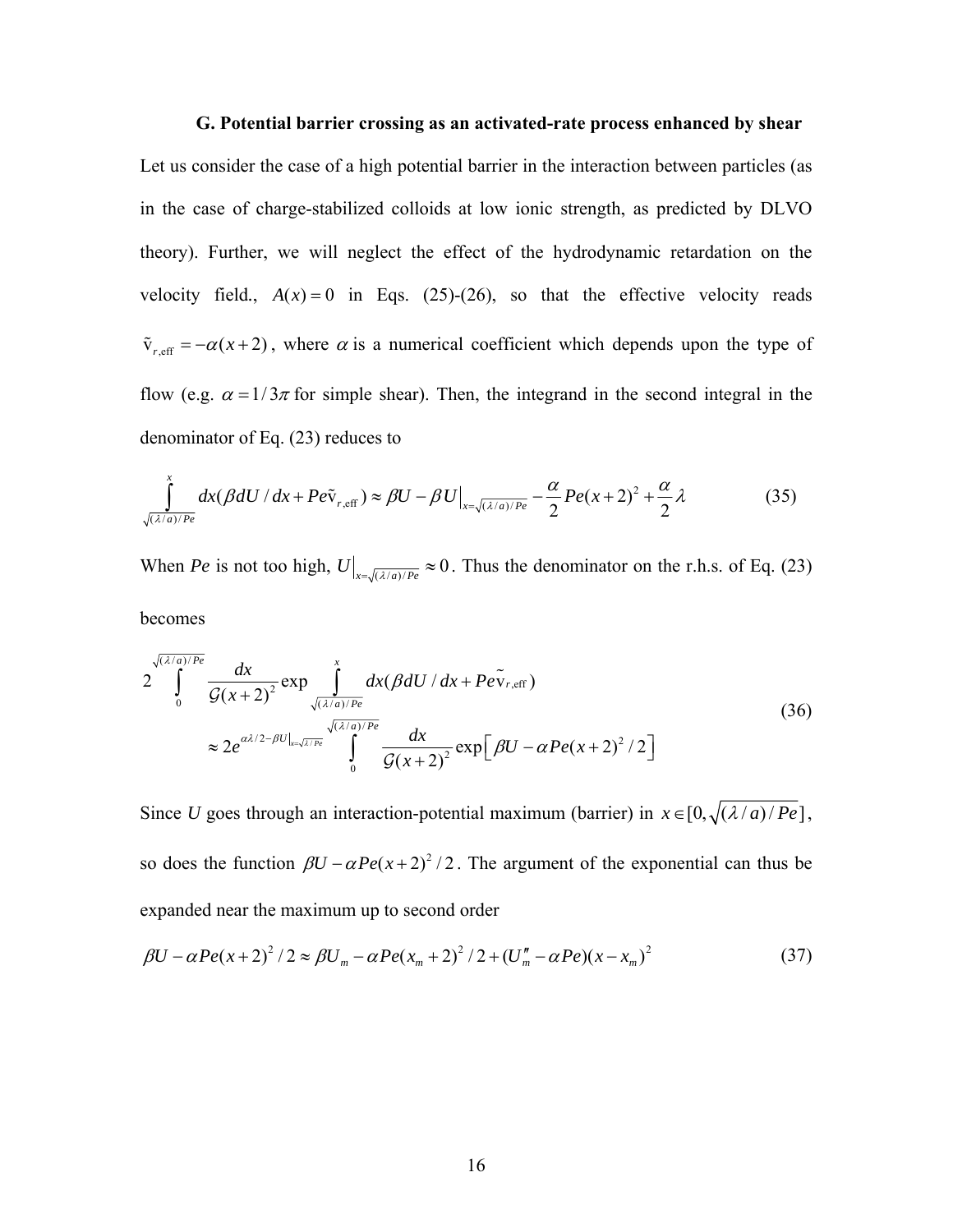where the subscript *m* indicates quantities evaluated at the potential maximum. We can thus evaluate the remaining integral

$$
\int_{0}^{\sqrt{(\lambda/a)/Pe}} \frac{dx}{\mathcal{G}(x)(x+2)^2} \exp\left[ (\beta U_m'' - \alpha Pe)(x - x_m)^2 \right] \tag{38}
$$

by the steepest descent (Laplace) method to finally obtain

$$
W_G \approx \sqrt{\frac{2\pi}{\alpha Pe - \beta U_m''}} \frac{2e^{\alpha\lambda/2 - \beta U_{x=\sqrt{(\lambda/a)/Pe}}}}{(x_m + 2)^2 \mathcal{G}(x_m)} e^{\beta U_m - \alpha Pe(x_m + 2)^2/2}
$$
(39)

More precise approximations can be obtained by considering higher order terms in the expansion Eq. (37) [18]. From Eq. (39), in view of being  $x_m + 2 \approx 2$ , the effect of the Peclet number and potential barrier on the two-body aggregation rate constant,  $k_{1,1}$ , is given by

$$
k_{1,1} \sim \sqrt{\alpha Pe - \beta U_m''} e^{-\beta U_m + 2\alpha Pe} = \sqrt{\frac{3\pi \alpha \mu \dot{\gamma} a^3 - U_m''}{k_B T}} e^{-(U_m - 6\pi \alpha \mu \dot{\gamma} a^3)/k_B T}
$$
(40)

It is interesting to observe that Eq. (40) appears to be in Arrhenius form, with the preexponential or frequency factor  $\sqrt{\frac{3\pi\alpha\mu\gamma a^3 - U_m''}{k_B T}}$ , and the activation energy  $U_m - 6\pi \alpha \mu \dot{\gamma} a^3$ . Note that due to  $U_m$  being the potential maximum,  $U_m'' < 0$ . In both parameters the shear rate  $\dot{\gamma}$  plays a prominent role. Increasing  $\dot{\gamma}$  leads to increasing the collision rate, through the prefactor, and at the same time to decreasing the activation energy (thus increasing the fraction of successful collisions). Of course, for substantially large  $\dot{\gamma}$  values,  $\dot{\gamma}$  has a dominant effect on the aggregation rate due to the exponential form. Further, a critical value of the shear rate can be defined, which corresponds to vanishing activation energy,

$$
\dot{\gamma}^* = U_m / 6\pi \alpha \mu a^3 \tag{41}
$$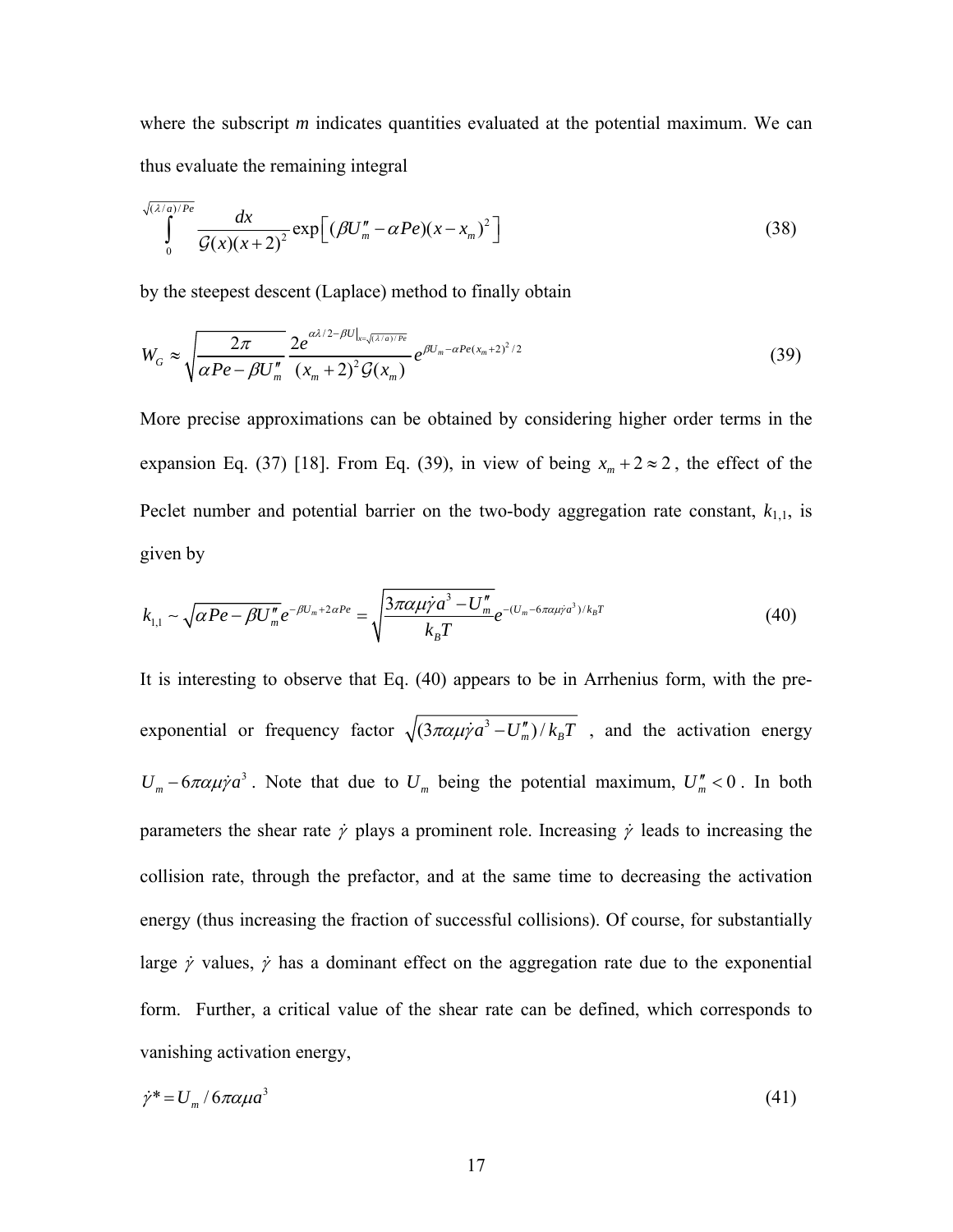When  $\dot{\gamma} \ll \dot{\gamma}^*$ , the interaction barrier plays the dominant role, and  $k_{1,1}$  increases as  $U_m$ decreases. When  $\dot{\gamma} >> \dot{\gamma}^*$ , on the other hand, the shear-induced aggregation takes over the dominant role, and  $k_{1,1}$  increases as  $\dot{\gamma}$  increases. Thus, this critical shear rate marks the transition from a slow aggregation regime with an activation delay due to non-zero potential barrier to a fast aggregation regime, with no activation barrier. In fact, if  $\dot{\gamma}^*$  is also such that the pre-exponential factor is of order unity, then the resulting kinetics will be of the same order of purely Brownian diffusion-limited aggregation (DLA) in a stagnant fluid at  $\dot{\gamma} \approx \dot{\gamma}^*$ . Any further increase of the shear rate above  $\dot{\gamma}^*$  will then produce higher coagulation rates.

The  $k_{1,1}$  value given by Eq. [42] defines a characteristic aggregation time:

$$
t_{\rm c} \sim \frac{1}{k_{\rm l,1}} \sim \frac{1}{\sqrt{(3\pi\alpha\mu\dot{\gamma}a^3 - U''_{\rm m})/k_{\rm B}T}} e^{(U_{\rm m}-6\pi\alpha\mu\dot{\gamma}a^3)/k_{\rm B}T}
$$
(42)

An exponential dependence on  $\dot{\gamma}$  for the aggregation time has been recently observed for the shear-induced aggregation of charged non-Brownian suspensions in simple shear [7]. Interestingly, the same exponential decrease with the shear rate ( $\sim \exp(-\xi \dot{\gamma})$ , with  $\xi$  a fitting constant) of the nucleation time has been recently observed within numerical simulations of shear-induced nucleation of semi-crystalline polymers [19].

# **H. Shear-driven self-accelerating aggregation kinetics**

The aggregation time and the rate constant in the presence of shear display a very strong dependence upon the particle size, as is evident from Eqs. (41)-(42). For instance, in the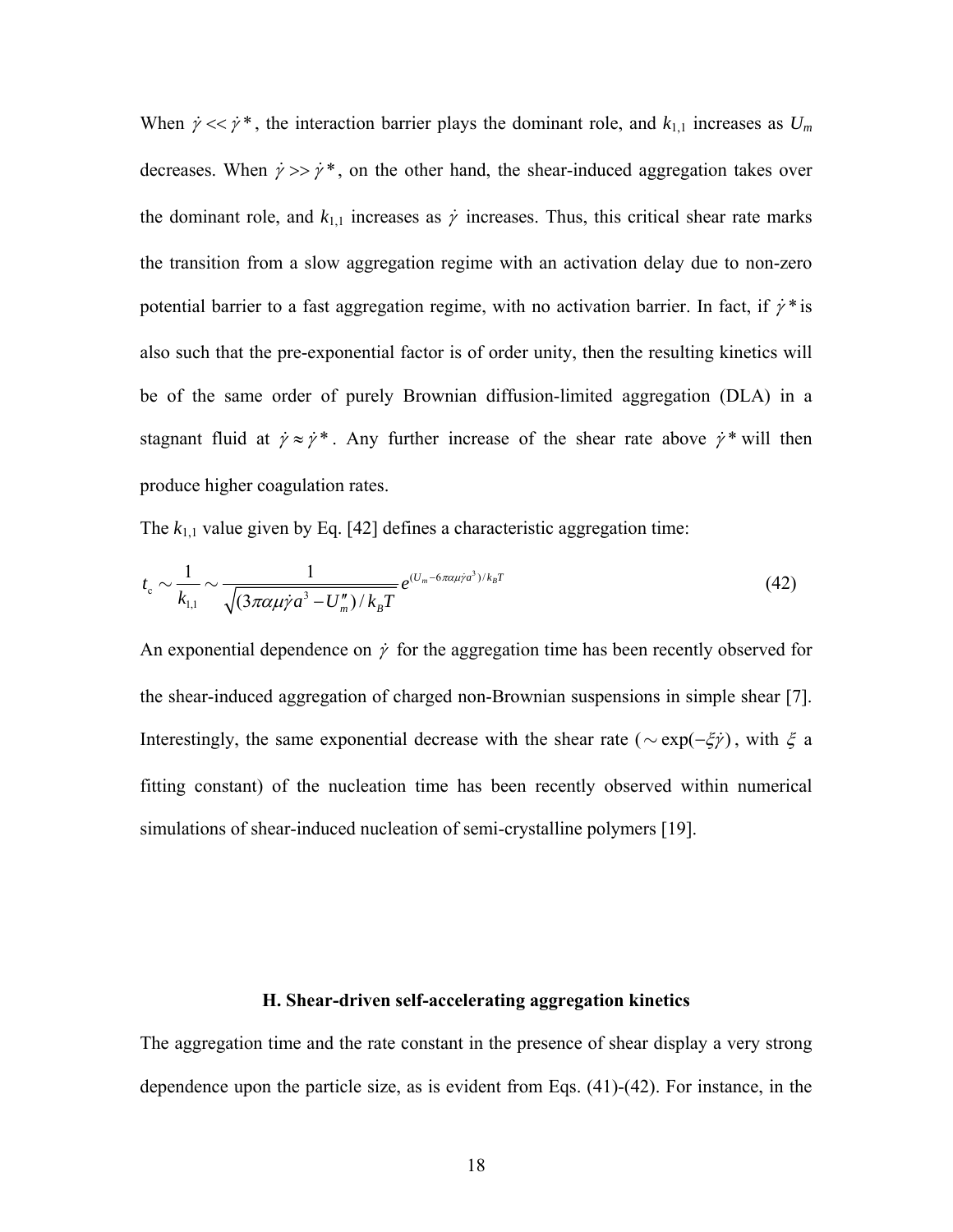case where the potential is fixed, the dependence on the colloid radius reads

$$
t_{\rm c} \sim \frac{1}{\sqrt{3\pi \alpha \mu \dot{\gamma} a^3 / k_{\rm B} T}} e^{-6\pi \alpha \mu \dot{\gamma} a^3 / k_{\rm B} T}
$$
(43)

For example, with  $\mu = 0.001$  Pa s,  $\alpha = 1/3\pi$  and  $\dot{\gamma} = 500 \,\text{s}^{-1}$ , the expression in Eq. (43) amounts to 2.26 if  $a = 100$  nm and to 0.14 if  $a = 200$  nm. Thus, doubling the colloid radius leads to a reduction of the characteristic time for binary aggregation by an order of magnitude.

This effect becomes of great importance when one considers the long time evolution of the coagulation process. Let us consider, e.g., a system of Brownian drops. The evolution equation for classes characterized by their size *i* (where  $i = 1, 2, 3, \dots, \infty$ ), is given by [20]

$$
\frac{dc_k}{dt} = \frac{1}{2} \sum_{i+j=k} k_{i,j} c_i c_j - c_k \sum_{j=1}^{\infty} k_{j,k} c_j
$$
\n(44)

Based on the above considerations, the rate constants will be of order

$$
k_{i,j} \sim \sqrt{\frac{3\pi \alpha \mu \dot{\gamma} (a_i + a_j) a_i a_j - U_m''}{k_B T}} e^{[-U_m + 6\pi \mu \dot{\gamma} (a_i + a_j) a_i a_j] / k_B T}
$$
(45)

where the mutual diffusivity of two drops of size *i* and *j* respectively is defined as  $D_{i,j} = k_B T (1/a_i + 1/a_j) / 6\pi\mu$ , leading to  $Pe_{i,j} = 3\pi\mu\dot{\gamma}(a_i + a_j)a_i a_j / k_B T$ . In comparison with the diffusion-limited case in stagnant fluids, where the kinetics slows down as the particles size grows by coalescence (the size dependence of the kinetics is dictated by diffusion), we can see from Eq. (45) that under shear, on the other hand, larger drops coalesce much faster, thus leading to a *self-accelerating* kinetics. In particular, at fixed  $\dot{\gamma}$ , an *activated* size,  $a^* = (U_m / 6\pi \alpha \mu \dot{\gamma})^{1/3}$ , can be defined which corresponds to a vanishing activation barrier. This may help explain the explosive rise of viscosity in non-Brownian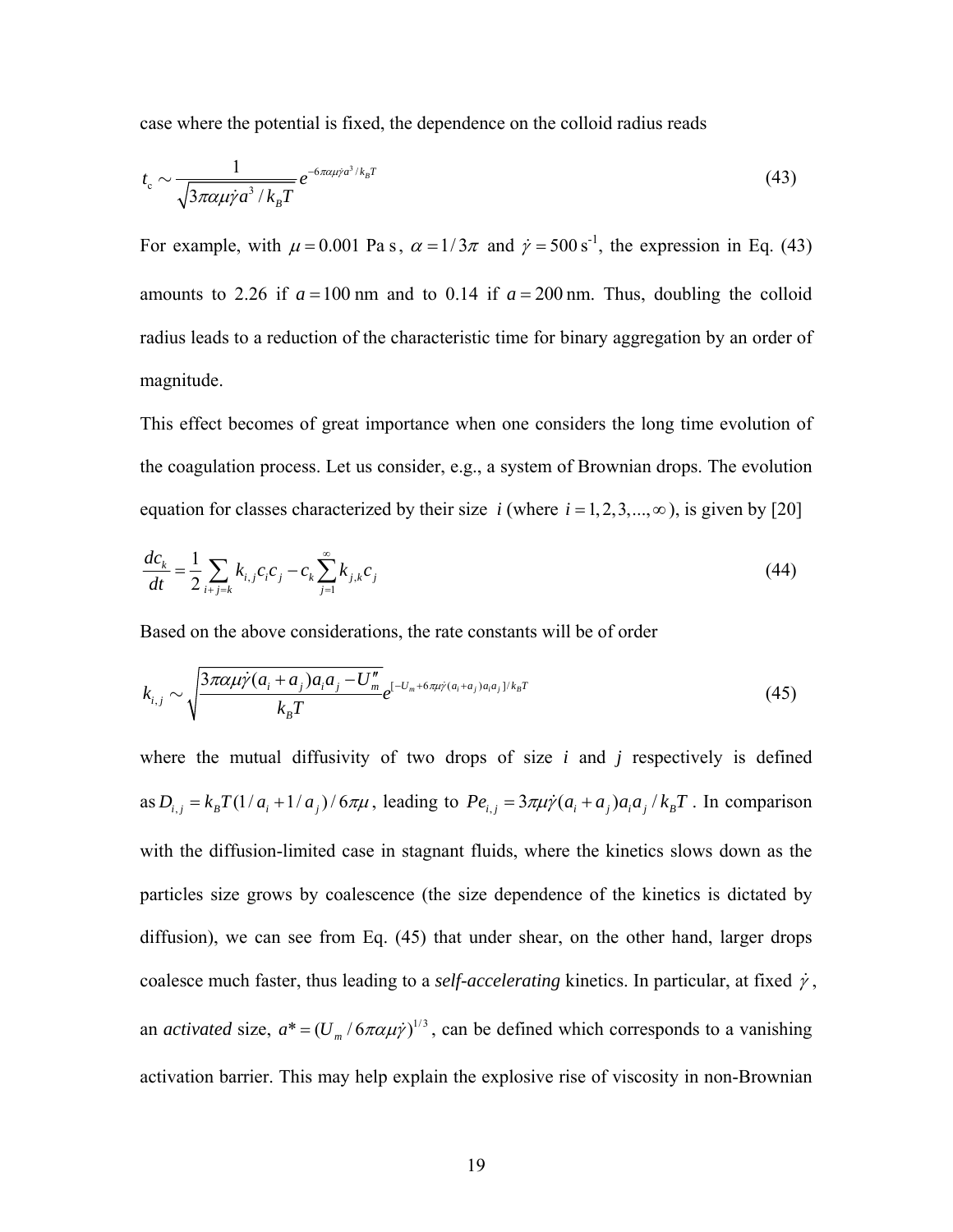suspensions, reported in [7], as well as in Brownian suspensions, as will be shown in the next Section, as due to self-accelerating kinetics setting in when the linear size of the growing mesoscopic structures (*clusters*, with non-coalescing colloids) reaches the activated value *a* \* . The extremely rapid growth of viscosity is indeed tightly connected with the rapid growth in size which causes an increase in the volume occupied by the clusters. Associated with the increase in the effective volume fraction of clusters is the increase in (many-body) hydrodynamic interactions which are in turn responsible for the increase in the suspension viscosity.

# **III. IMPLICATIONS FOR THE TIME EVOLUTION OF VISCOSITY (RHEOPEXY) IN CHARGE-STABILIZED SUSPENSIONS UNDER STEADY SHEAR**

# **A. Experimental**

An exponential dependence of the characteristic aggregation time upon the applied shearrate has been observed in the shear-induced aggregation of charged suspensions [7]. Eq. (43) may provide the first theoretical justification to those evidences. However, the system in [7] was constituted of *non-Brownian* particles, hence may not be the ideal ground for a stringent test of our theory. Therefore, we carried out experiments in our lab on a system of charge-stabilized *Brownian* (polymer) particles in water, where the interplay between Brownian motion and shear is significant.

The colloidal system used to perform these experiments is a surfactant-free colloidal dispersion in water, constituted by styrene-acrylate copolymer particles supplied by BASF AG (Ludwigshafen, Germany) and produced by emulsion polymerization. The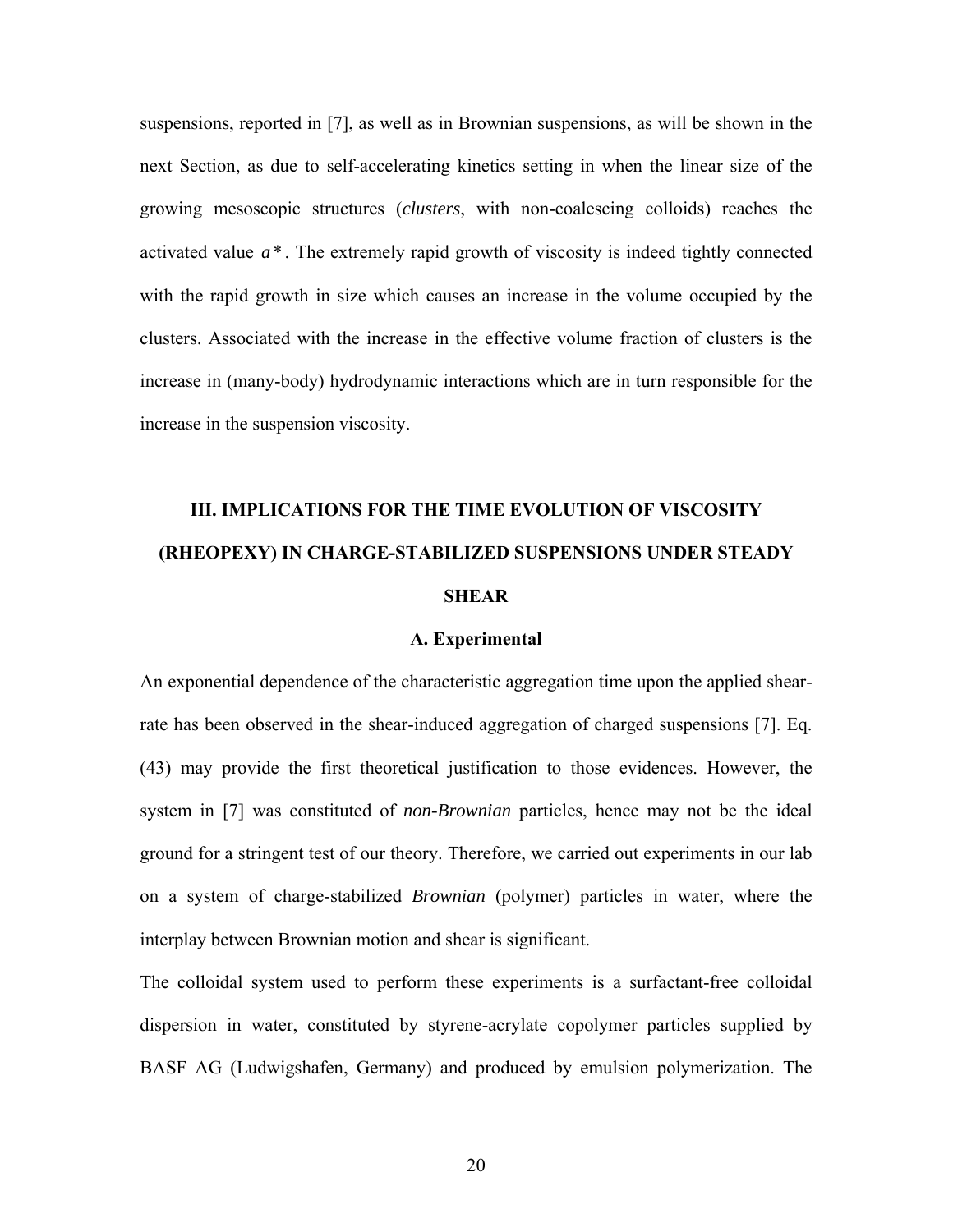particles are nearly monodisperse and the mean radius,  $a = 60 \pm 1$  nm, was characterized by both dynamic light scattering (using a Nano-ZS in Phase Analysis Light Scattering mode, Malvern, U.K.) and small-angle light scattering (using a Mastersizer 2000 instrument, Malvern, U.K). In order to avoid contamination, we performed a thorough cleaning of the suspensions by mixing with ion-exchange resins. To check that the suspensions were free of impurities after the cleaning procedure, we measured the surface tension by means of the Wilhelmy plate method with a DCAT-21 tensiometer (Dataphysics, Germany) and only suspensions exhibiting surface tension  $\gtrsim$  71 mN/m have been subsequently employed in the experiments. For the shearing experiments, a small amount of electrolyte (NaCl) was added to make up the ionic background. In fact, with de-ionized suspensions, the time at which viscosity rises would be very long  $(\sim 10^1$ hours). This can seriously affect the system and the reproducibility of the experiments due to solvent evaporation. However, the final NaCl concentration in the sample (17mM) is well below the critical coagulation concentration (50mM). The stability of each suspension after adding the NaCl solution was checked by measuring the structure factor under dilute conditions, in order to make sure that the final suspension was still perfectly stable at the starting time of shearing and no aggregates were present when shearing was switched on in the rheometer. The latter is indeed a crucial point to ensure reproducibility. To induce the shear flow under shear-rate control and to *simultaneously* measure the viscosity of the flowing suspension, we used a strain-controlled ARES rheometer (Advanced Rheometric Expansion System, Rheometric Scientific). The gap between the outer cylinder and the inner one is 1 mm and the length of the latter is 34 mm. The outer cylinder is temperature controlled at  $T = 298 \pm 0.1$  K and, in order to prevent evaporation,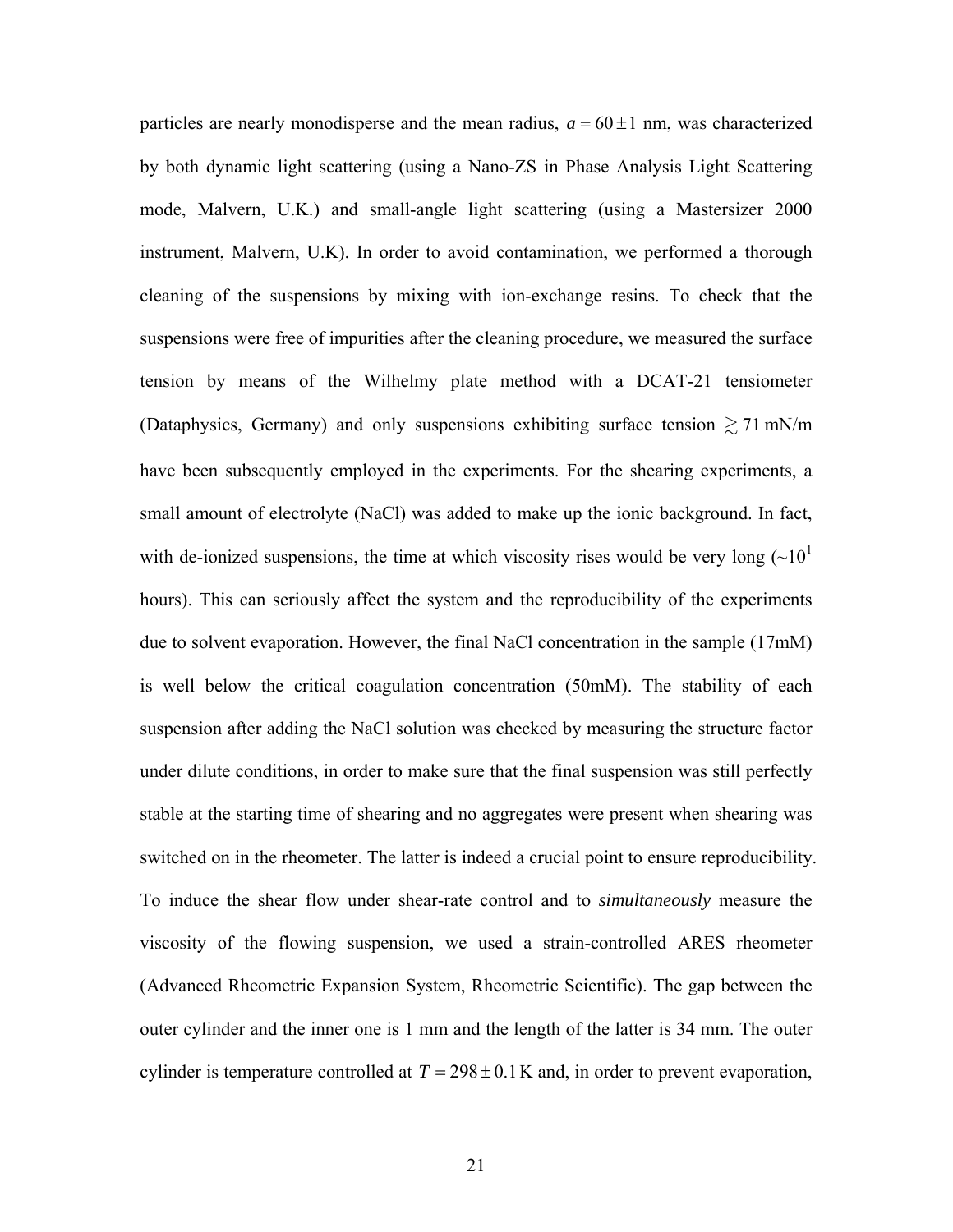a solvent trap has been fixed on the outer rotating cylinder. For all the experiments we used deionized water (milli-Q, Millipore) and the mixing of the latex suspensions with NaCl solutions was done in such a way to avoid heterogeneities in the concentration field which would cause the aggregation kinetics to speed up in locally more concentrated zones. It is worth noting that the sampling of all the mixtures NaCl-solution/latex was done carefully with a top-cut pipette in order to avoid any local shearing during the sampling that could induce aggregation. After the shearing experiment was started, the remaining amount of (stagnant) suspension was analyzed to check the colloidal stability as a function of time under stagnant conditions. Furthermore, in order to ensure reproducibility, each time the shearing was switched on exactly 7 minutes from the time of mixing between latex and background NaCl solution.

# **B. Results and discussion**

Experimental curves of viscosity as a function of time for a colloid volume fraction  $\phi = 0.21$  are shown in Fig. 2 for shear rates in the Peclet range  $0.49 < Pe < 0.84$ . Similar curves have been obtained at volume fraction  $\phi = 0.19$  and  $\phi = 0.23$ . For each curve in Fig. 2 a characteristic aggregation time can be extracted from the intersection of the asymptotes, as was proposed in [7]. Also in the present case, the aggregation time is an exponentially decreasing function of  $\dot{\gamma}$ :  $t_c \sim \exp(-\xi \dot{\gamma})$ , with  $\xi = 0.0008$  at  $\phi = 0.19$ ,  $\xi = 0.0012$  at  $\phi = 0.21$ , and  $\xi = 0.0018$  at  $\phi = 0.23$ . Using Eq. (42) with  $\alpha = 1/3\pi$  we obtain  $t_c \sim \exp(-0.0005 \dot{\gamma})$ . The more accurate result based on the numerical integration of Eq. (28), which accounts for hydrodynamic interactions in the dilute (two-body) limit, yields  $t_c \sim \exp(-0.0006 \dot{\gamma})$ , thus not far from the approximate result from Eq. (42), where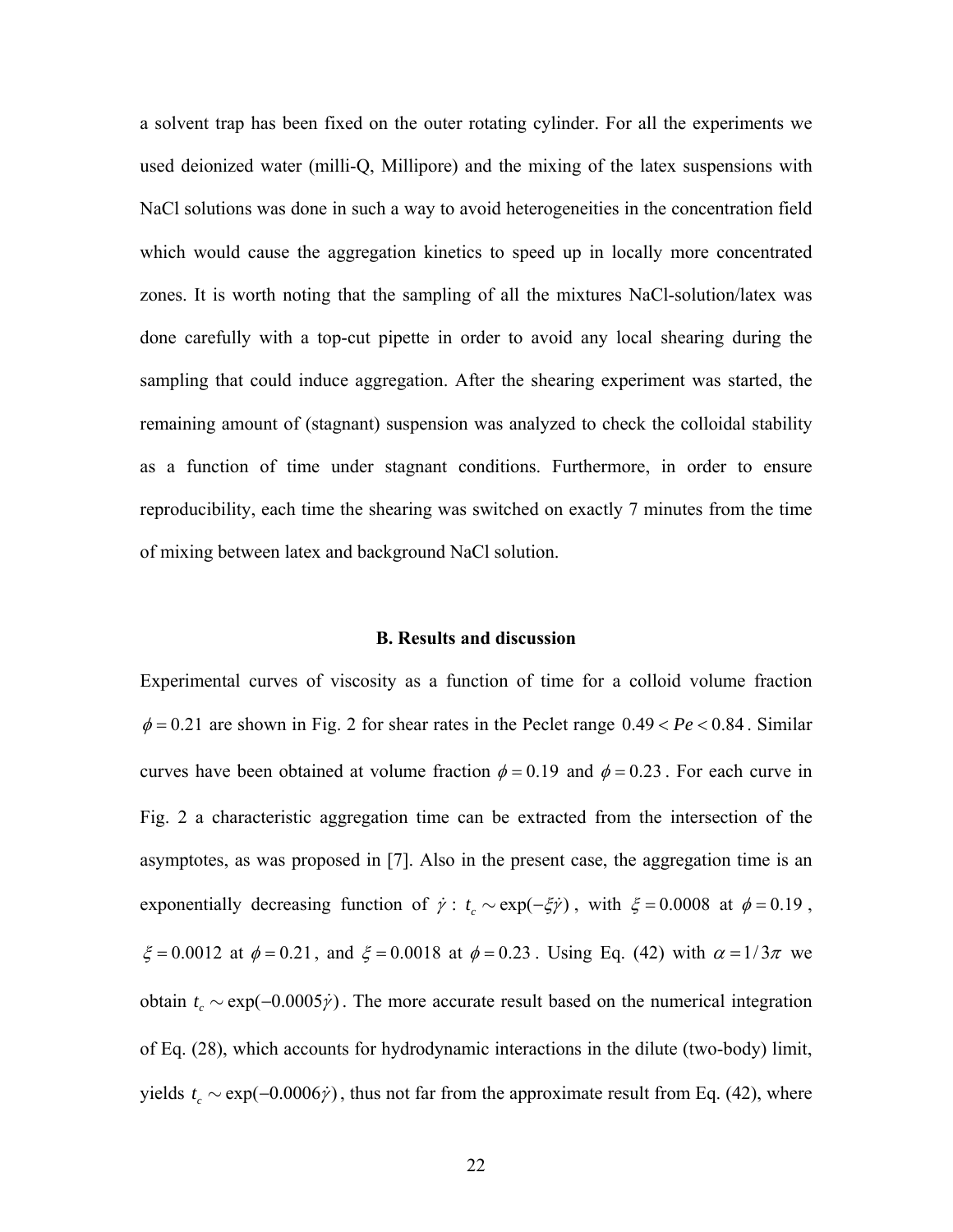hydrodynamic interactions are neglected. A smaller  $\xi$  from the theory is expected since it does not account for hydrodynamic many-body interactions which cause  $\xi$  to increase with increasing colloid volume fraction [7]. A more specific study focused on the effect of many-body hydrodynamic interactions on the aggregation kinetics in shear will appear elsewhere.

# **IV. CONCLUSION**

Starting from the two-body Smoluchowski equation for interacting Brownian particles under shear, we derived an approximate theory for the irreversible aggregation kinetics of colloids in linear flows. The predictions, with no fitting parameter, are in good agreement with numerical data, up to Peclet  $\sim 10^2$ . With interaction barrier (as for e.g. DLVOinteracting systems), a rate-equation for the kinetic constant of aggregation has been derived which appears to be in Arrhenius form and consists of a frequency factor ( $\propto \gamma^{-1/2}$ ) multiplying an exponential,  $e^{-(U_m - 6\pi\alpha\mu/a^3)/k_B T}$ , giving the probability (efficiency) of sticking upon collision. The shear rate  $\dot{\gamma}$  is effective in diminishing the activation barrier U<sub>m</sub>, and the aggregation kinetics rises by orders of magnitude just above an activated value of  $\dot{\gamma}$  which causes the barrier to vanish. Our theory, extending activated rate-theory of Brownian particles [21] to activated barrier-crossing driven by shear, explains the induction period followed by self-accelerating aggregation kinetics and explosive rise of suspension viscosity observed in many sheared complex and biological fluids [2,7], including protein solutions [4,5]. This paves the way for a microscopic, possibly quantitative, understanding of *shear-induced* structure-formation processes [3] and phase transitions (e.g. gelation) in soft matter systems.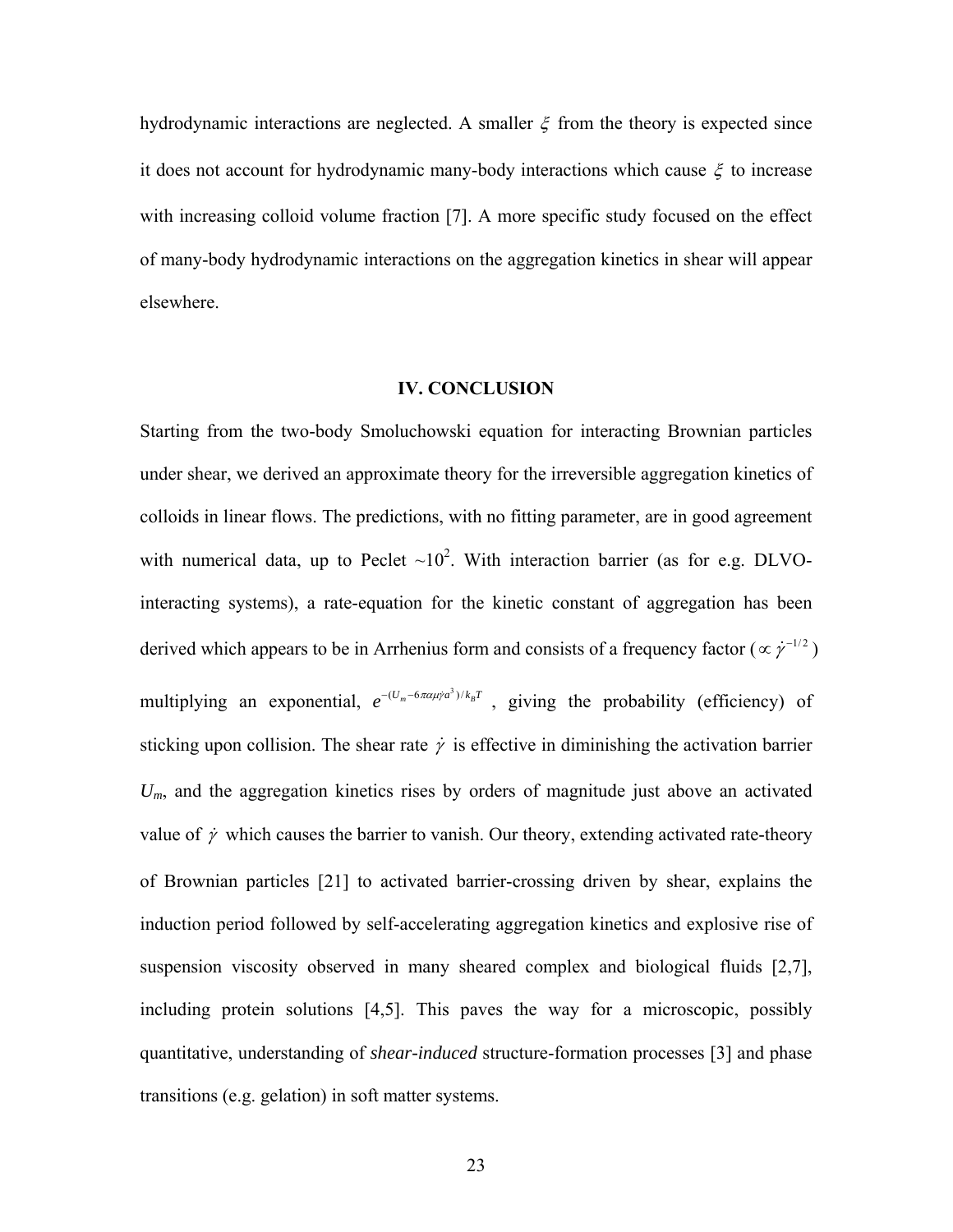# **ACKNOWLEDGEMENTS**

Financial support from the Swiss National Science Foundation (grant. No. 200020- 126487/1) is gratefully acknowledged. Discussions with Dr. M. Lattuada, Dr. E. Del Gado, and Dr. V. Guida are gratefully acknowledged.

# REFERENCES

[1] P. Coussot, *Rheometry of Pastes, Suspensions, and Granular materials: Applications in Industry and Environment* (Wiley, New York, 2005).

[2] P. Coussot, Q. D. Nguyen, H. T. Huynh, and D. Bonn , J. Rheol. **46**, 573 (2002).

[3] J. Vermant and M. J. Solomon J. Phys: Cond. Matter **17**, R187-R216 (2005).

[4] K. M. N. Oates *et al.*, Journal of the Royal Society-Interface **3**, 167-174 (2006).

[5] S. Rammensee, U. Slotta, T. Scheibel, and A. R. Bausch, Proc. Natl. Acad. Sci. U.S.A*.* **105**, 18 (2008).

[6] H. J. Jin and D. L. Kaplan, Nature **424**, 1057-1061 (2003).

[7] J. Guery, E. Bertrand, C. Rouzeau, P. Levitz, D. A. Weitz, and J. Bibette, Phys. Rev. Lett. **96**, 198301 (2006).

[8] V.G. Levich, *Physicochemical Hydrodynamics* (Prentice-Hall, Englewood Cliffs, NJ, 1962).

[9] E. J. W. Verwey and J. Th. G. Overbeek, *Theory of the Stability of Lyophobic Colloids* (Elsevier, New York, 1948).

[10] J. K. G. Dhont, J. Fluid Mech. **204**, 421 (1989).

[11] B. J. Ackerson and N. A. Clark, Physica A **118**, 221-249 (1983).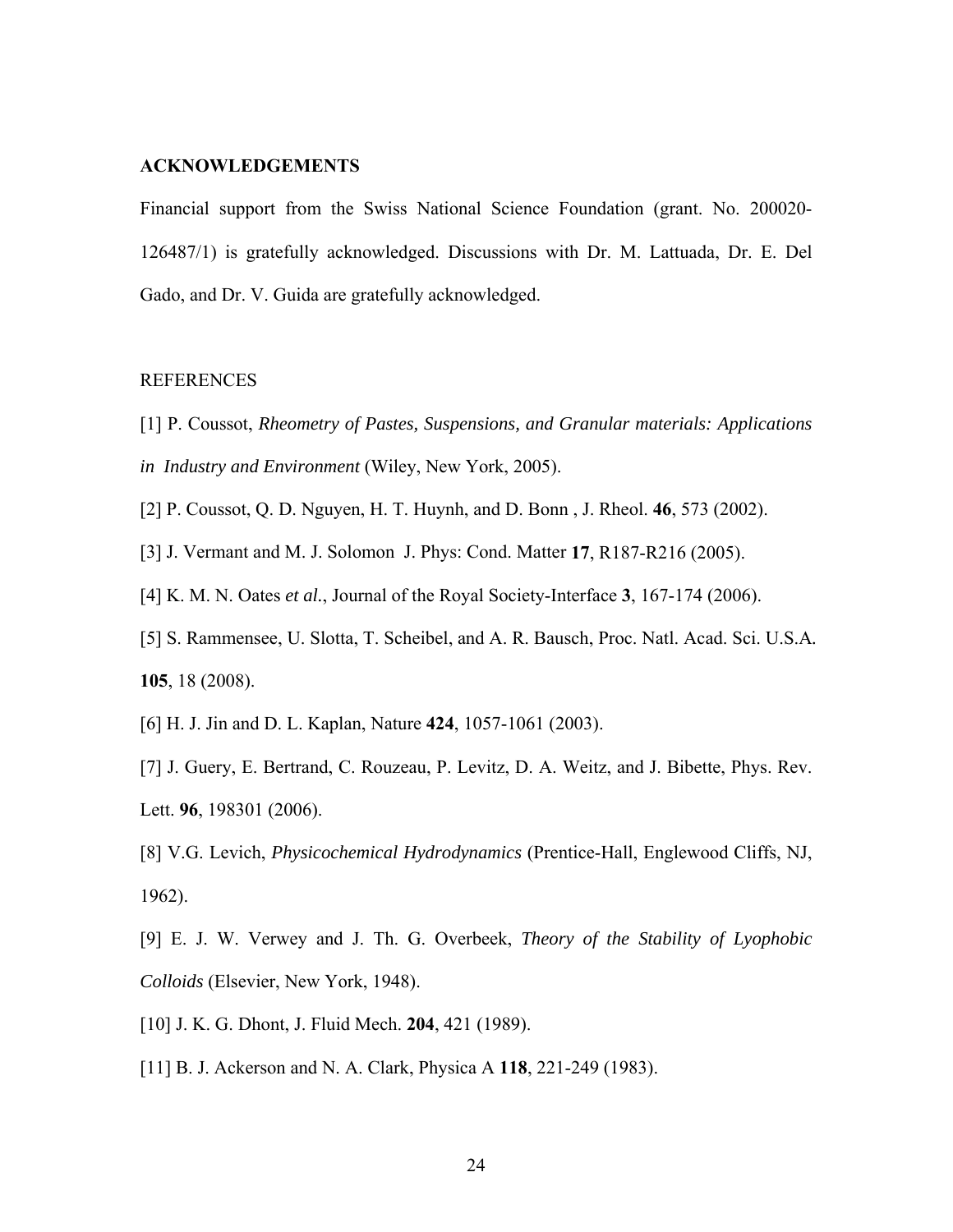- [12] J. Bergenholtz, J. F. Brady and M. Vicic, J. Fluid Mech. **456**, 239 (2002).
- [13] S. Melis, M. Verduyn, G. Storti, M. Morbidelli, and J. Bałdyga, AIChE J. **45**, 7 (1999).
- [14] R. A. Lionberger, J. Rheol. **42**, 843 (1998).
- [15] G. K. Batchelor and J. T. Green, J. Fluid Mech. **56**, 401 (1972).
- [16] G. I. Barenblatt, *Scaling, Self-similarity, and Intermediate Asymptotics*, pp. 39-43 (Cambridge University Press, Cambridge, 1996).
- [17] H. Masliyah and S. Bhattacharjee, *Electrokinetic and Transport Phenomena*, pp. 446-447 (Wiley, Hoboken NJ, 2006).
- [18] H. Risken, *The Fokker-Planck Equation* (Springer, Berlin, 1996).
- [19] R. S. Graham and P. D. Olmsted, preprint arXiv:0909.0213 (2009).
- [20] S. Chandrasekhar, Rev. Mod. Phys. **15**, 1 (1943).
- [21] H. A. Kramers, Physica **7**, 284-304 (1940).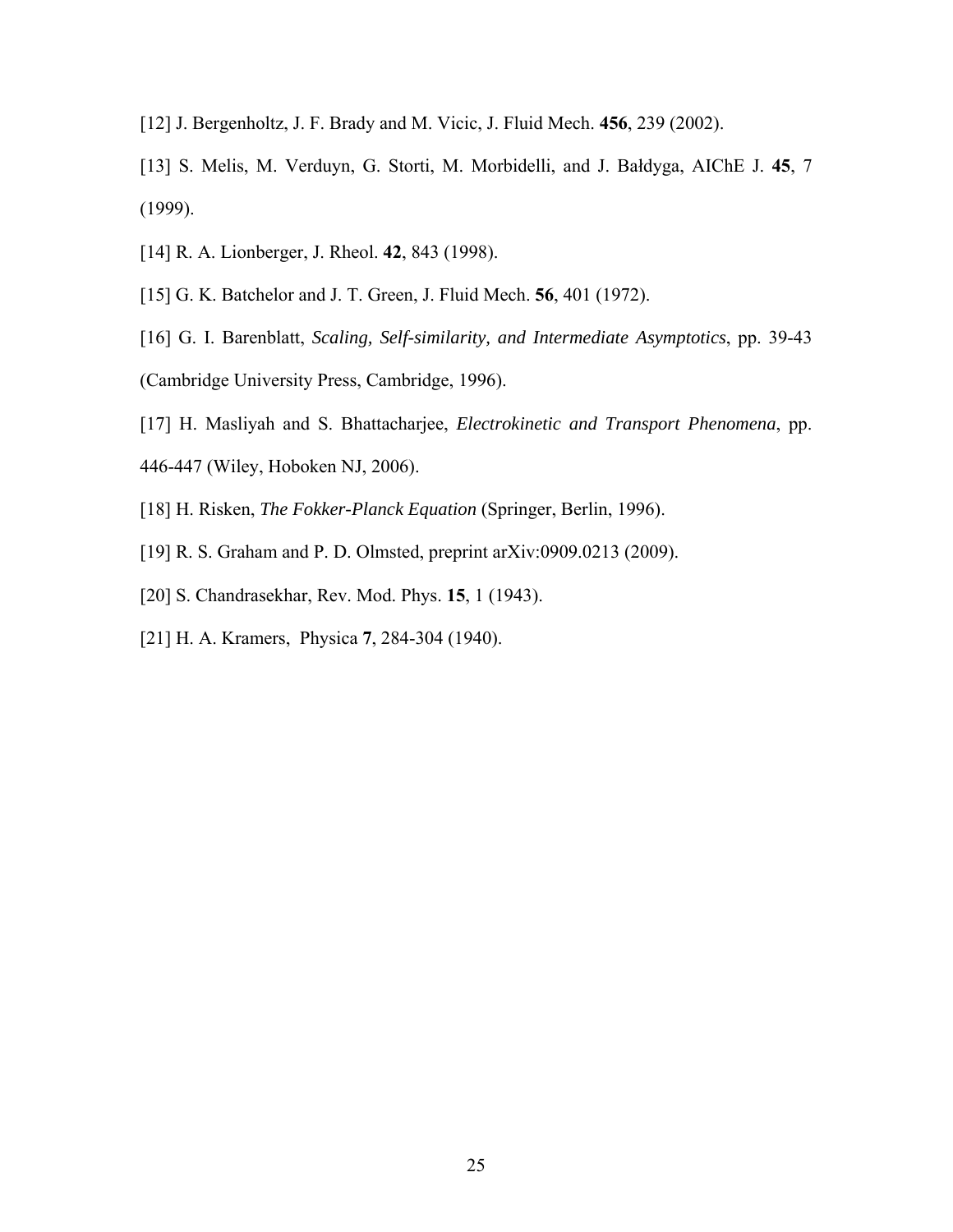FIGURE 1



FIG. 1. (Color online) Comparison between calculations based on the proposed theory (Eq. (23)) and the numerical simulations of the full convective diffusion equation (Eq.(3)) reported in [13] for three different ionic strength conditions. The colloid surface potential is fixed and equals -14.7 mV.